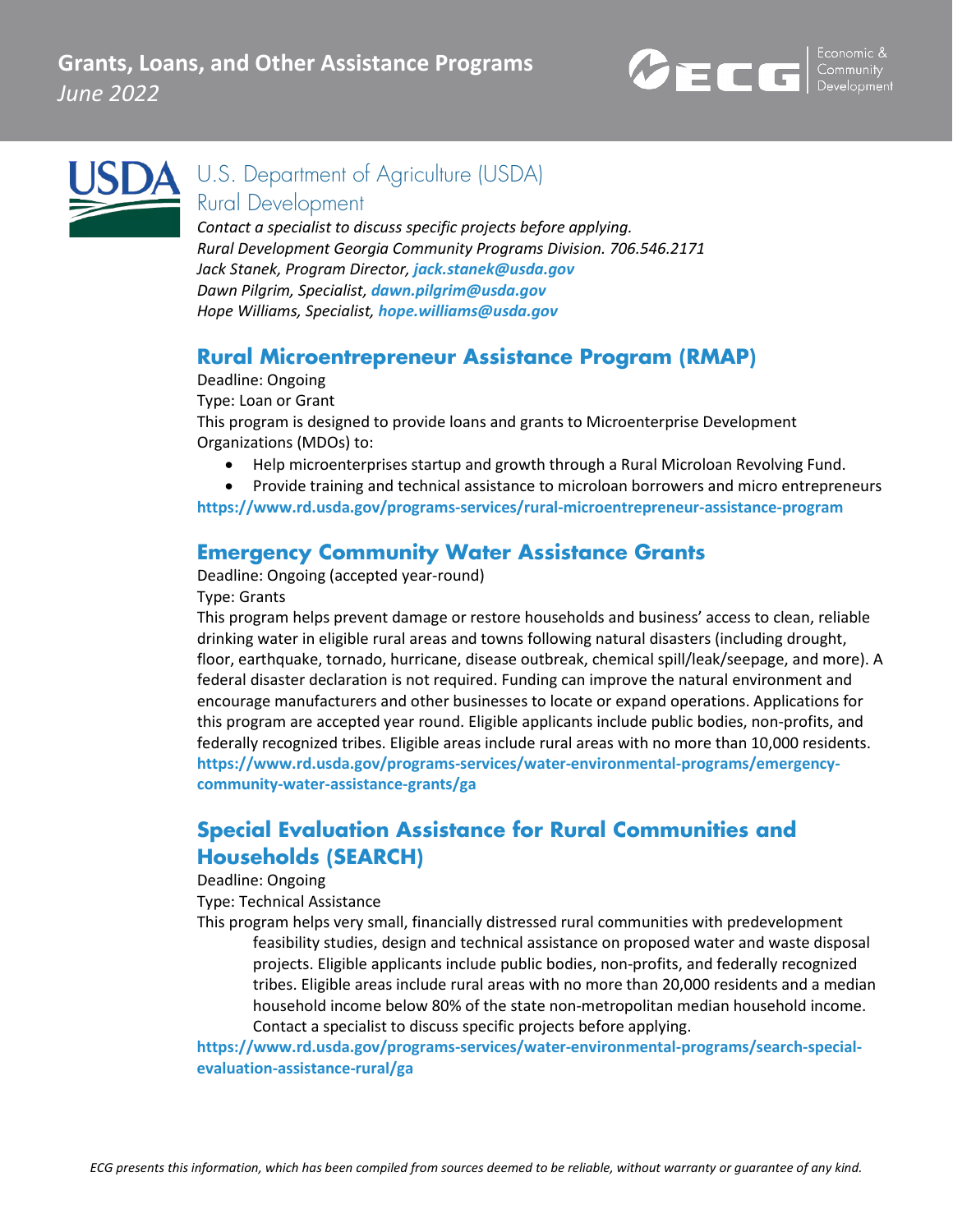

### **Economic Impact Initiative Grants**

Deadline: Ongoing

Type: Grant

This program provides funding to assist in the development of essential community facilities in rural communities with extreme unemployment and severe economic depression. An essential community facility is one that provides an essential service to the local community, is needed for the orderly development of the community, serves a primarily rural area, and does not include private, commercial, or business undertakings. Eligible applicants include public bodies, nonprofits, and federally recognized tribes. Eligible areas include rural areas with no more than 20,000 residents that have a "not employed rate" greater than 19.5%, and a median household income below 90% of the state non-metropolitan median household income. Contact a specialist to discuss specific projects before applying.

**[https://www.rd.usda.gov/programs-services/community-facilities/economic-impact-initiative](https://www.rd.usda.gov/programs-services/community-facilities/economic-impact-initiative-grants/ga)[grants/ga](https://www.rd.usda.gov/programs-services/community-facilities/economic-impact-initiative-grants/ga)**

#### **Intermediary Relending Program (IRP)**

Deadline: Quarterly (next deadline is 6/30/22) Type: Loan

This program provides one percent low-interest loans to local lenders or "intermediaries" that relend to businesses to improve economic conditions and create jobs in rural communities. **<https://www.rd.usda.gov/programs-services/intermediary-relending-program>**



U.S. Department of Labor

## **Workforce Opportunity for Rural Communities (WORC)**

#### Deadline: 7/8/22

Type: Workforce Training and Support, Technical Assistance

The Workforce Opportunity for Rural Communities (WORC) Initiative, managed by the U.S. Department of Labor, provides enhanced training and support activities to dislocated workers, new entrants in the workforce, incumbent workers, and individuals affected by substance use disorder returning to work in the Appalachian and Delta regions. In the past, successful applicants proposed a wide range of activities to meet the goals of the WORC Initiative, including:

- Developing training and work-based learning opportunities;
- Providing incentives for participation and completion of grant-funded activities;
- Purchasing or leasing equipment and facilities to establish or improve training centers and increase opportunities; and,
- Working with local businesses to retain or hire new workers, including through on-the-job training, incumbent worker training, and other approaches.

Eligible counties in Georgia are those located within the Appalachian Regional Commission. **<https://www.arc.gov/workforce-opportunity-for-rural-communities-worc/> <https://www.dol.gov/agencies/eta/dislocated-workers/grants/workforce-opportunity>**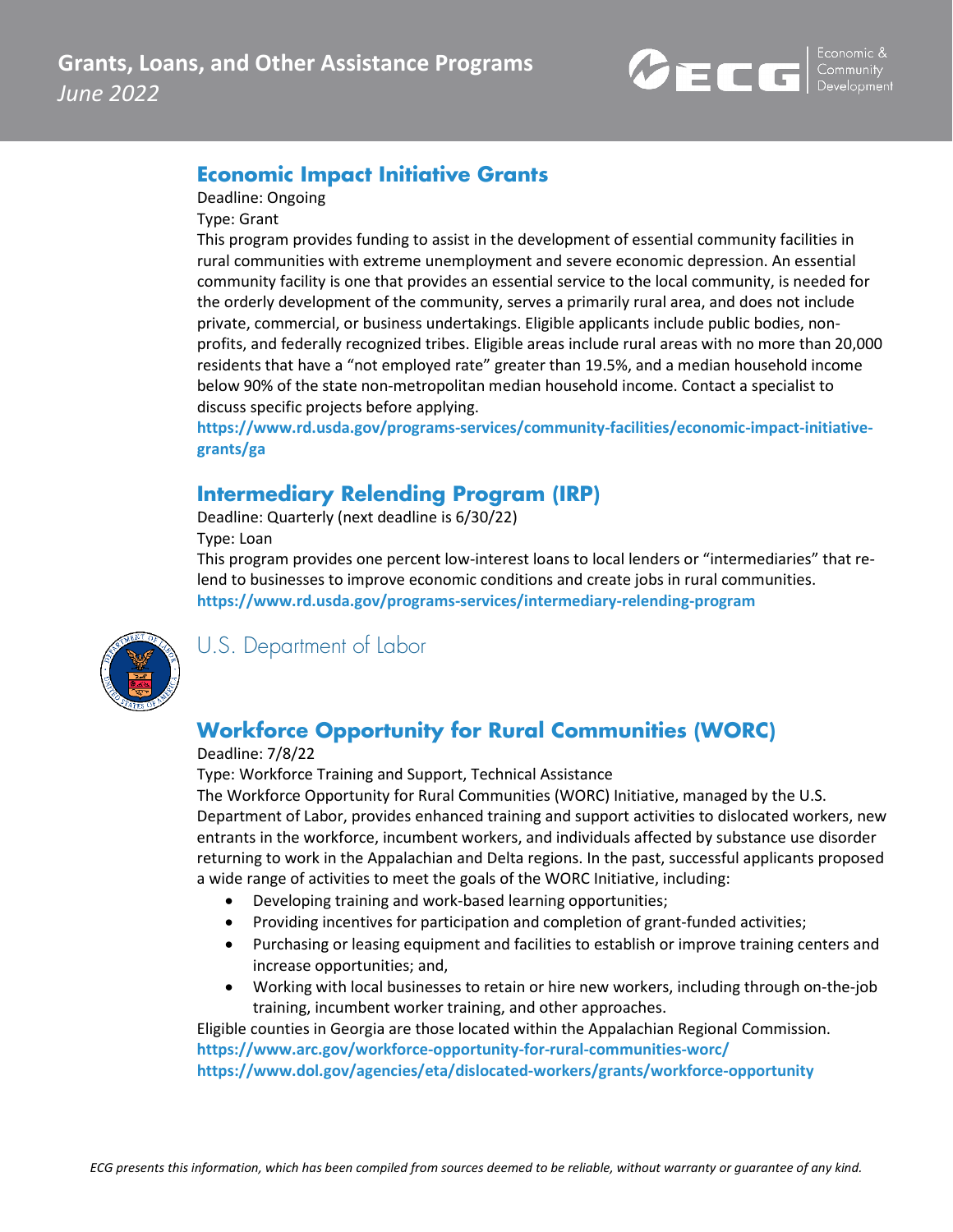



U.S. Department of Energy (DOE)

## **Better Buildings Challenge**

#### Deadline: Ongoing

Type: Technical Assistance

The Better Buildings Challenge is a voluntary leadership initiative that asks leading CEOs and executives of U.S. commercial and manufacturing companies, universities, school districts, multifamily residential organizations, data centers, and state and local governments to make a public commitment to energy efficiency.

What does an organization commit to? Partners commit to:

- Publicly pledge to improve energy intensity of the entire U.S. portfolio by at least 20% within 10 years announce, initiate, and complete at least one showcase project and one implementation model.
- Publicly announce an initial showcase project (e.g., retrofit, retro commissioning) within 6 months and initiate the project within 12 months.
- Announce the use of one or more energy efficiency implementation models within 6 months.
- Make available portfolio-wide, building level energy performance information within 12 months and track progress on an annual basis.

U.S. Department of Energy agrees to:

- Provide expert technical assistance and energy efficiency solution development assistance
- Connect partners with a network of allies (including financial organizations) that can help them achieve their energy savings pledges
- Publicly recognize partners for achieving energy and cost savings and applying innovative energy efficiency solutions.

Eligible Partners: Partners are commercial businesses, industrial corporations, data centers, universities, states, municipalities, and other building owners that make a public commitment to reduce energy consumption across their U.S. portfolios. Some cities also work with local businesses to assess opportunities and take action.

**<https://betterbuildingssolutioncenter.energy.gov/challenge/join>**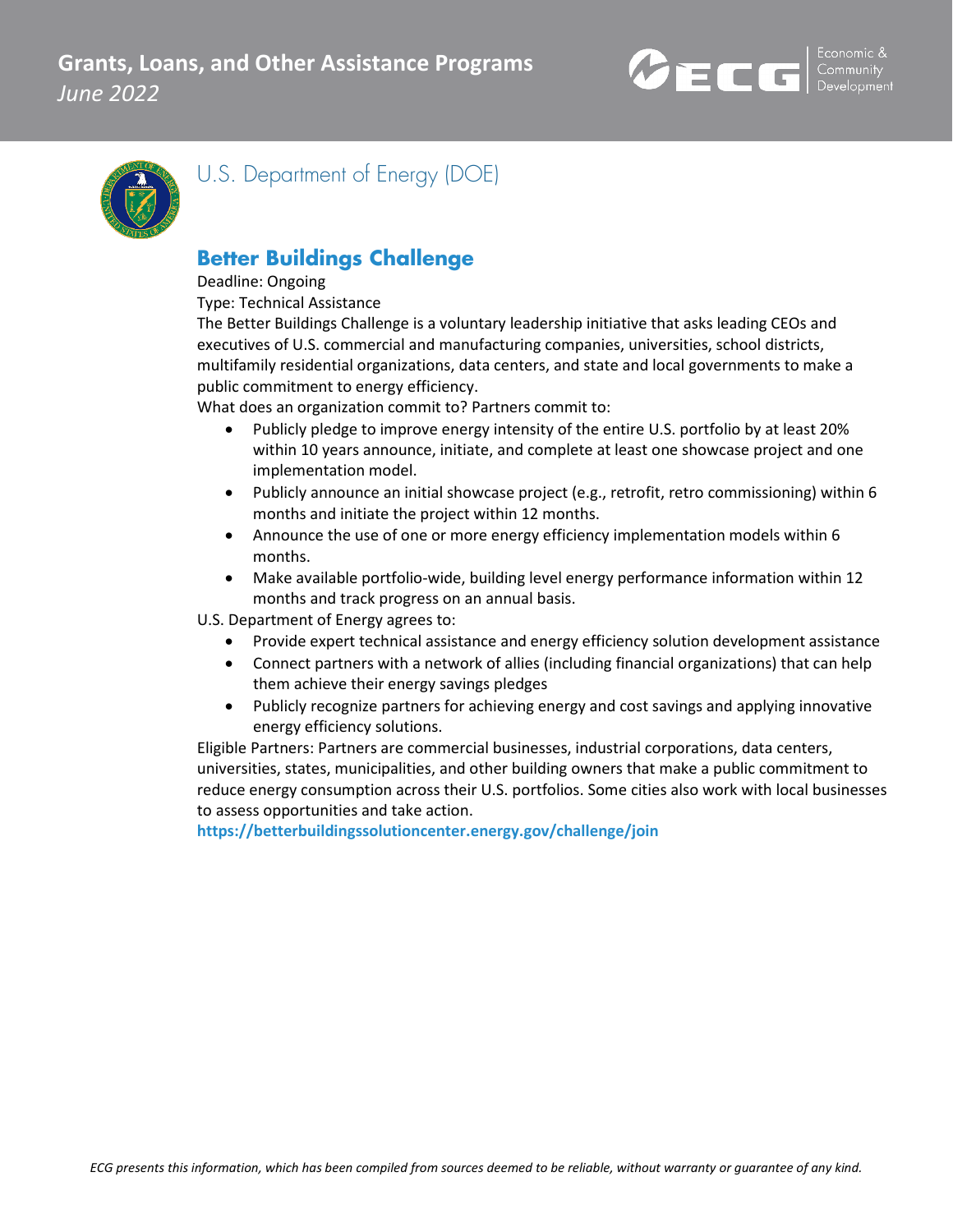



U.S. Department of Commerce Economic Development Administration

## **Planning and Local Technical Assistance Programs**

Deadline: Ongoing

Type: Technical Assistance

Under the **Planning** program, EDA makes Partnership Planning, Short-Term Planning, and State Planning awards to eligible recipients to create and implement regional economic development plans designed to build capacity and guide the economic prosperity and resiliency of an area or region. Under the **Local Technical Assistance** program, EDA makes awards to strengthen the capacity of local or State organizations, institutions of higher education, and other eligible entities to undertake and promote effective economic development programs through projects such as feasibility studies, impact analyses, disaster resiliency plans, and project planning. Contact: Jonathan Corso at 404.809.7094 or **[jcorso@eda.gov](mailto:jcorso@eda.gov)**

**[https://www.eda.gov/files/programs/eda-programs/FY21-23-Planning-and-LTA-](https://www.eda.gov/files/programs/eda-programs/FY21-23-Planning-and-LTA-NOFO_FINAL.pdf)[NOFO\\_FINAL.pdf](https://www.eda.gov/files/programs/eda-programs/FY21-23-Planning-and-LTA-NOFO_FINAL.pdf)**

## **2022 US EDA Build to Scale Program**

Deadline: 6/13/22

Type: Grant

EDA's Office of Innovation & Entrepreneurship is committed to furthering tech-based economic development initiatives that accelerate high-skill and high-wage job growth, create economic opportunity, and support the future of the next generation of industry leading companies. Funding is available for organizations that aid companies in developing the next generation of technologies. Under the Build to Scale Program, EDA is soliciting applications for two separate competitions:

- the 2022 Venture Challenge and
- the 2022 Capital Challenge.

**<https://eda.gov/oie/buildtoscale/>**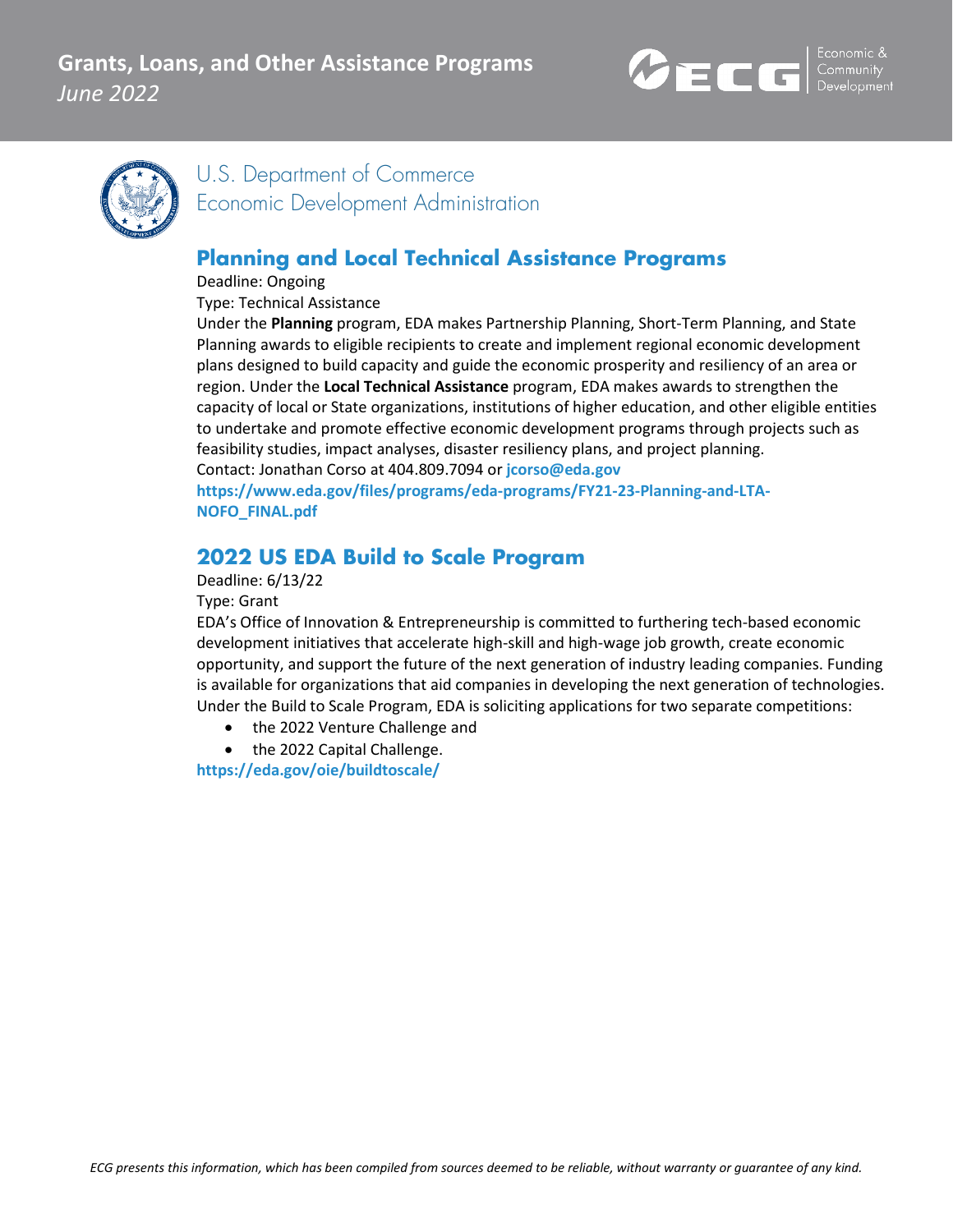



U.S. Department of Commerce National Telecommunications & Information Administration

### **NTIA Enabling Middle Mile Broadband Infrastructure Program**

Deadline: 9/30/22

Type: Grant

The Middle Mile Broadband Infrastructure Grant (MMG) Program provides funding for the construction, improvement, or acquisition of middle mile infrastructure. The purpose of the grant program is to expand and extend middle mile infrastructure to reduce the cost of connecting areas that are unserved or underserved to the internet backbone.

Grants can be used for the construction, improvement, or acquisition of middle mile infrastructure, including:

- Construction, improvement, or acquisition of facilities and equipment
- Engineering design, permitting and work related to project reviews
- Personnel costs, incl. salaries and benefits for staff and consultants
- Other costs necessary to programmatic activities

Cost Sharing / Matching: The amount of a middle mile grant awarded to an eligible entity through this program may not exceed 70 percent of the total project cost.

**[https://www.internetforall.gov/program/enabling-middle-mile-broadband-infrastructure](https://www.internetforall.gov/program/enabling-middle-mile-broadband-infrastructure-program)[program](https://www.internetforall.gov/program/enabling-middle-mile-broadband-infrastructure-program)**



U.S. Department of Transportation

## **Safe Streets and Roads for All (SS4A) Grant Program**

Deadline: 9/15/22

Type: Grant

The Bipartisan Infrastructure Law (BIL) establishes the new Safe Streets and Roads for All (SS4A) discretionary program that will provide \$5-6 billion in grants over the next 5 years. Funding supports regional, local, and Tribal initiatives through grants to prevent roadway deaths and serious injuries. Eligible activities:

- Develop or update a Comprehensive Safety Action Plan.
- Conduct planning, design, and development activities in support of an Action Plan.
- Carry out projects and strategies identified in an Action Plan.

**<https://www.transportation.gov/SS4A>**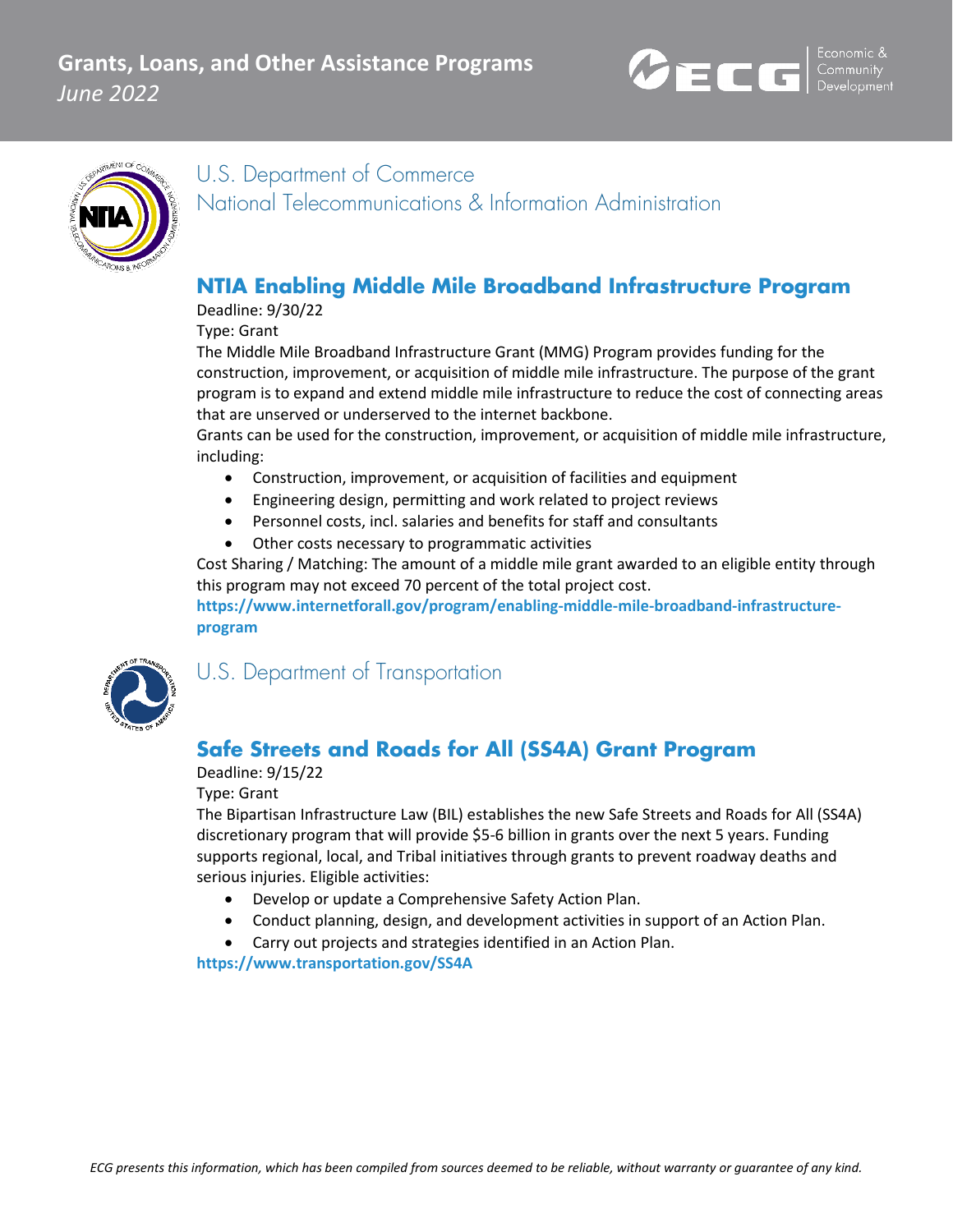

#### **Transportation Infrastructure Finance & Innovation Act (TIFIA)**

#### Deadline: Ongoing

Type: Loan

The Transportation Infrastructure Finance and Innovation Act (TIFIA) program provides credit assistance for qualified projects of regional and national significance. Many large-scale, surface transportation projects - highway, transit, railroad, intermodal freight, and port access - are eligible for assistance. Eligible applicants include state and local governments, transit agencies, railroad companies, special authorities, special districts, and private entities. The TIFIA credit program is designed to fill market gaps and leverage substantial private co-investment by providing supplemental and subordinate capital. Each dollar of Federal funds can provide up to \$15 in TIFIA credit assistance and support up to \$50 in transportation infrastructure investment. **<https://www.transportation.gov/buildamerica/financing/tifia>**

### **Transportation Infrastructure Finance & Innovation Act (TIFIA) Rural Project Initiative (RPI)**

Deadline: Ongoing

Type: Loan

The Rural Project Initiative is aimed at helping improve transportation infrastructure in America's rural communities. Eligible projects include: Roads, bridges and tunnels; Transit systems including infrastructure, bus and train stations, and buses and passenger rail vehicles and facilities; Intermodal connectors; Pedestrian and bicycle infrastructure; Freight transfer facilities; Sea and inland waterway ports, and even; Airports - under certain circumstances. For the purposes of this initiative, a rural project is one that is located outside of an urbanized area with a population greater than 150,000 individuals as determined by the Bureau of Census.

**<https://www.transportation.gov/buildamerica/financing/tifia/tifia-rural-project-initiative-rpi>**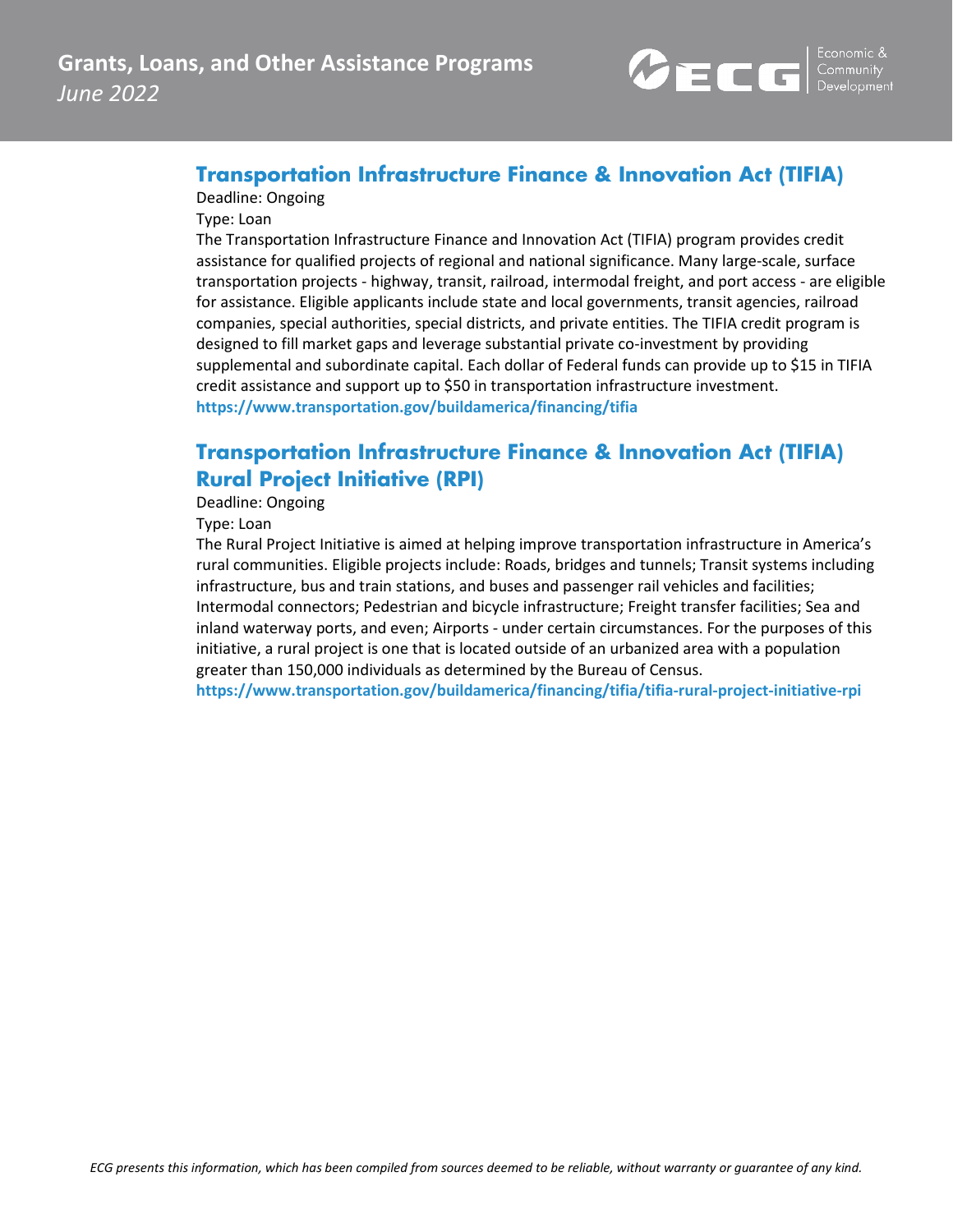



U.S. Department of Justice (DOJ)

## **Community Oriented Policing Services Hiring Program (CHP)**

Deadline: 6/9/22

Type: Grant

The 2022 COPS Hiring Program is a competitive grant program designed to provide funds directly to law enforcement agencies to hire new or rehire existing career law enforcement officers to increase their community policing capacity and crime prevention efforts. Anticipated outcomes of CHP awards include:

- engagement in planned community partnerships,
- implementation of projects to analyze and assess problems,
- implementation of changes to personnel and agency management in support of community policing, and
- increased capacity of agencies to engage in community policing activities.

All local, state, territorial, and tribal law enforcement agencies that have primary law enforcement authority are eligible to apply.

Contact: COPS Office Response Center at 800.421.6770 or email **[AskCopsRC@usdoj.gov](mailto:AskCopsRC@usdoj.gov) <https://cops.usdoj.gov/chp>**



U.S. Environmental Protection Agency

## **Targeted Brownfields Assessments (TBA)**

Deadline: Ongoing

Type: Grant

EPA's Targeted Brownfields Assessment (TBA) program helps states, tribes, and municipalities minimize the uncertainties of contamination often associated with brownfield sites. This program supplements other efforts under the Brownfields Program to promote the cleanup and redevelopment of brownfield sites. TBAs are considered a grant of services and are conducted by environmental consultants currently under contract with EPA. It is important that the applicant currently have redevelopment plans for the contaminated property. The applicant should apply on behalf of a specific site which it currently owns or can obtain ownership through some other means (e.g. tax foreclosure). Contact: Camilla Warren at **[warren.camilla@epa.gov](mailto:warren.camilla@epa.gov)** or 404.562.8519 **<https://www.epa.gov/brownfields/targeted-brownfields-assessments-tba>**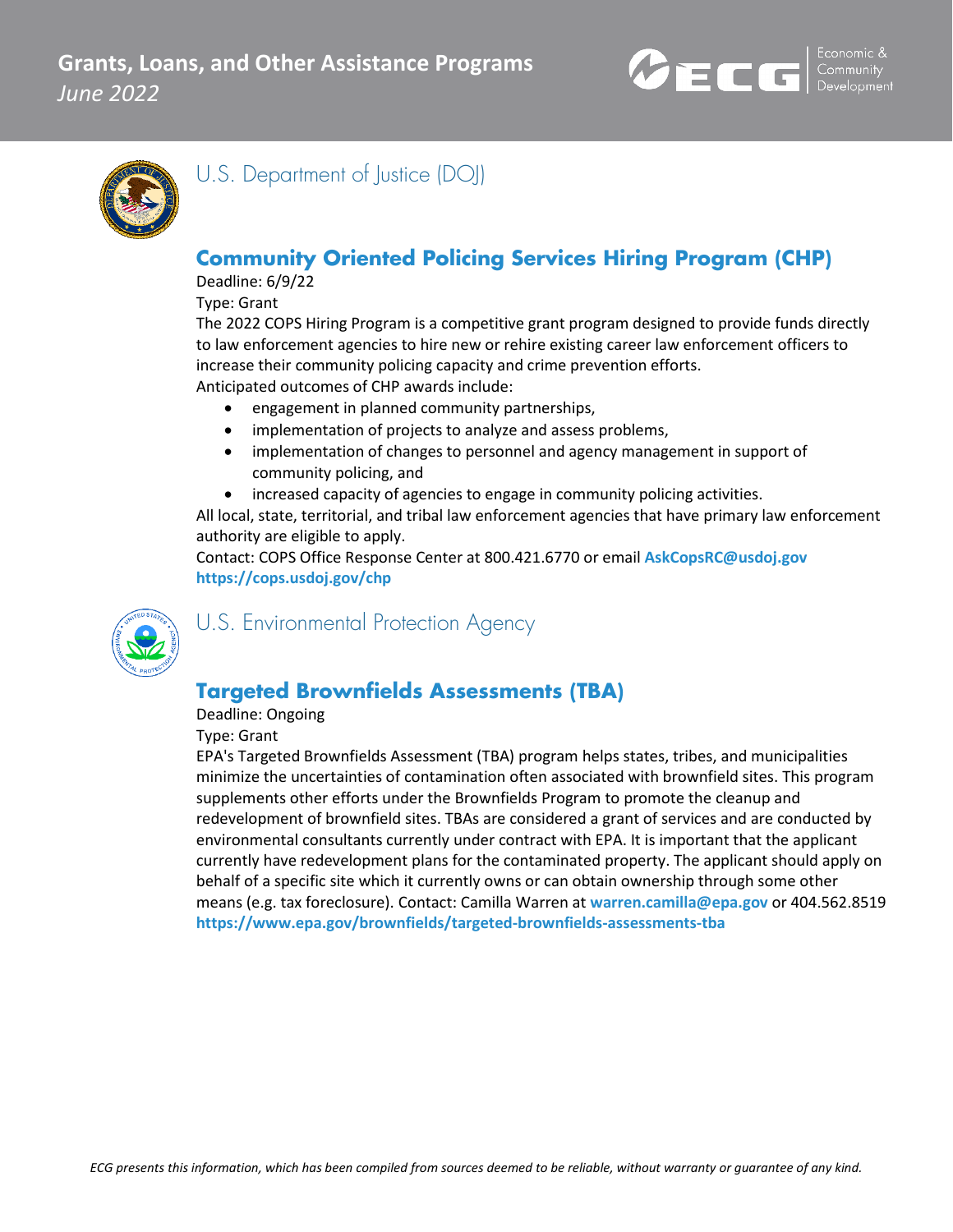



National Endowment for the Arts

#### **Grants for Arts Projects**

Deadline: Varies – next is 7/7/22

Type: Grant

Grants for Arts Projects is our principal grants program for organizations based in the United States. Through project-based funding, the program supports public engagement with, and access to, various forms of art across the nation, the creation of art, learning in the arts at all stages of life, and the integration of the arts into the fabric of community life. Go to **[Artistic Disciplines](https://www.arts.gov/grants/grants-for-arts-projects/artistic-disciplines)** for detailed information about project types and application deadlines. Some projects have two deadlines - one in February (already passed) and a second in July. Applications from a variety of **[eligible organizations](https://www.arts.gov/grants/grants-for-arts-projects/eligibility)** are encouraged, including those with small, medium, or large budgets; and ranging from rural to urban communities. Similarly, projects may be small, medium, or large; existing or new; and may take place in any part of the nation's 50 states, the District of Columbia, and U.S. jurisdictions. **<https://www.arts.gov/grants/grants-for-arts-projects>**

## **NEA Our Town Grants**

#### Deadline: 8/4/22

#### Type: Grant

Our Town is the NEA's creative placemaking grants program. Through project-based funding, the program supports activities that integrate arts, culture, and design into local efforts that strengthen communities. The Our Town program seeks to leverage creative placemaking and innovative partnerships in responding to evolving and emerging local community needs. These may include efforts to support artists and cultural organizations in addressing impacts of the COVID-19 pandemic, artist unemployment, racial inequity, and other needs that may not be clear at this specific time. Competitive projects often pilot new proposed activities and establish new or deepen existing cross-sector partnerships, while also demonstrating how they strive to lay the groundwork for long-term systems change. Grants range from \$25,000 to \$150,000, with a minimum cost share/match equal to the grant amount. All applications require partnerships that involve at least two primary partners as defined by these guidelines: a nonprofit organization and a local governmental entity. One of the two primary partners must be a cultural (arts or design) organization. Additional partners are encouraged. Local arts agencies or other departments, agencies, or entities within an eligible local government may submit the application on behalf of that local government. **<https://www.arts.gov/grants/our-town>**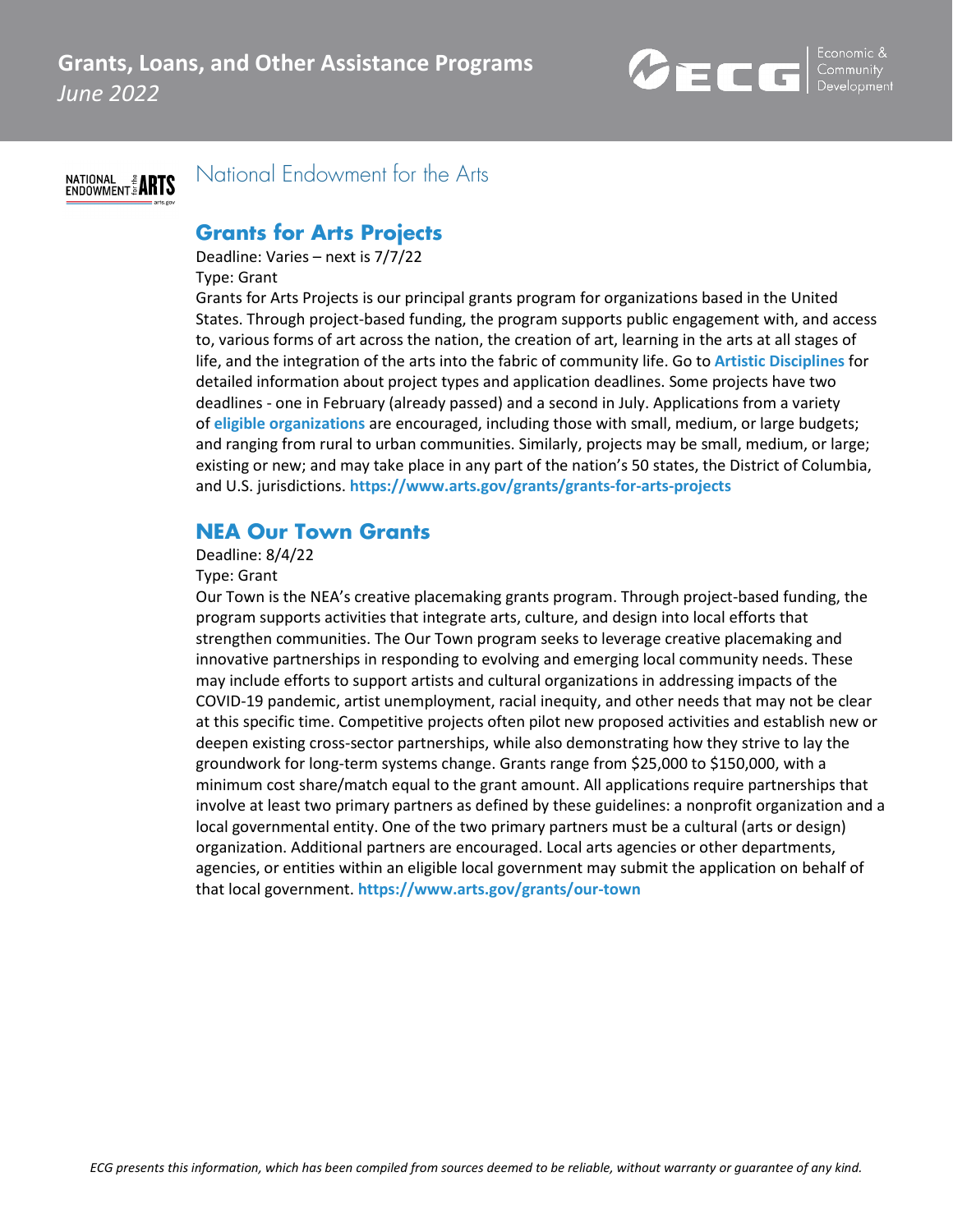

### **NEA Public Humanities Projects**

Deadline: 8/10/22 (optional draft due 7/6/22) Type: Grant

The Public Humanities Projects program supports projects that bring the ideas of the humanities to life for general audiences through public programming. Small and mid-sized organizations are especially encouraged to apply. The NEA likewise welcomes humanities projects tailored to particular groups, such as families, youth (including K-12 students in informal educational settings), underserved communities, and veterans. Awards support projects that are intended to reach broad and diverse public audiences in non-classroom settings in the United States. Projects should engage with ideas that are accessible to the general public and employ appealing interpretive formats. Public Humanities Projects supports projects in three categories (Exhibitions, Historic Places, and Humanities Discussions), and at two funding levels (Planning and Implementation). Proposed projects may include complementary components: for example, a museum exhibition might be accompanied by a website or mobile app. **[https://www.neh.gov/grants/public/public](https://www.neh.gov/grants/public/public-humanities-projects)[humanities-projects](https://www.neh.gov/grants/public/public-humanities-projects)**



National Fish and Wildlife Foundation

## **America the Beautiful Challenge (ATBC) 2022**

Deadline: 7/21/22

Type: Grant

In year one of the ATBC approximately \$85 million will be awarded in nationwide funding to advance the America the Beautiful Initiative and its goals to connect and restore the lands, waters, and wildlife upon which we all depend. In the first year, ATBC will seek to fund projects across the following themes:

- 1. Conserving and restoring rivers, coasts, wetlands and watersheds
- 2. Conserving and restoring forests, grasslands and other important ecosystems that serve as carbon sinks
- 3. Connecting and reconnecting wildlife corridors, large landscapes, watersheds and seascapes
- 4. Improving ecosystem and community resilience to flooding, drought and other climaterelated threats
- 5. Expanding access to the outdoors, particularly in underserved communities

ATBC will prioritize proposals that implement voluntary large-scale, on-the-ground conservation activities or otherwise lead to on-the-ground implementation through capacity building, community engagement, planning and project design.

**[https://www.nfwf.org/programs/america-beautiful-challenge/america-beautiful-challenge-](https://www.nfwf.org/programs/america-beautiful-challenge/america-beautiful-challenge-2022-request-proposals)[2022-request-proposals](https://www.nfwf.org/programs/america-beautiful-challenge/america-beautiful-challenge-2022-request-proposals)**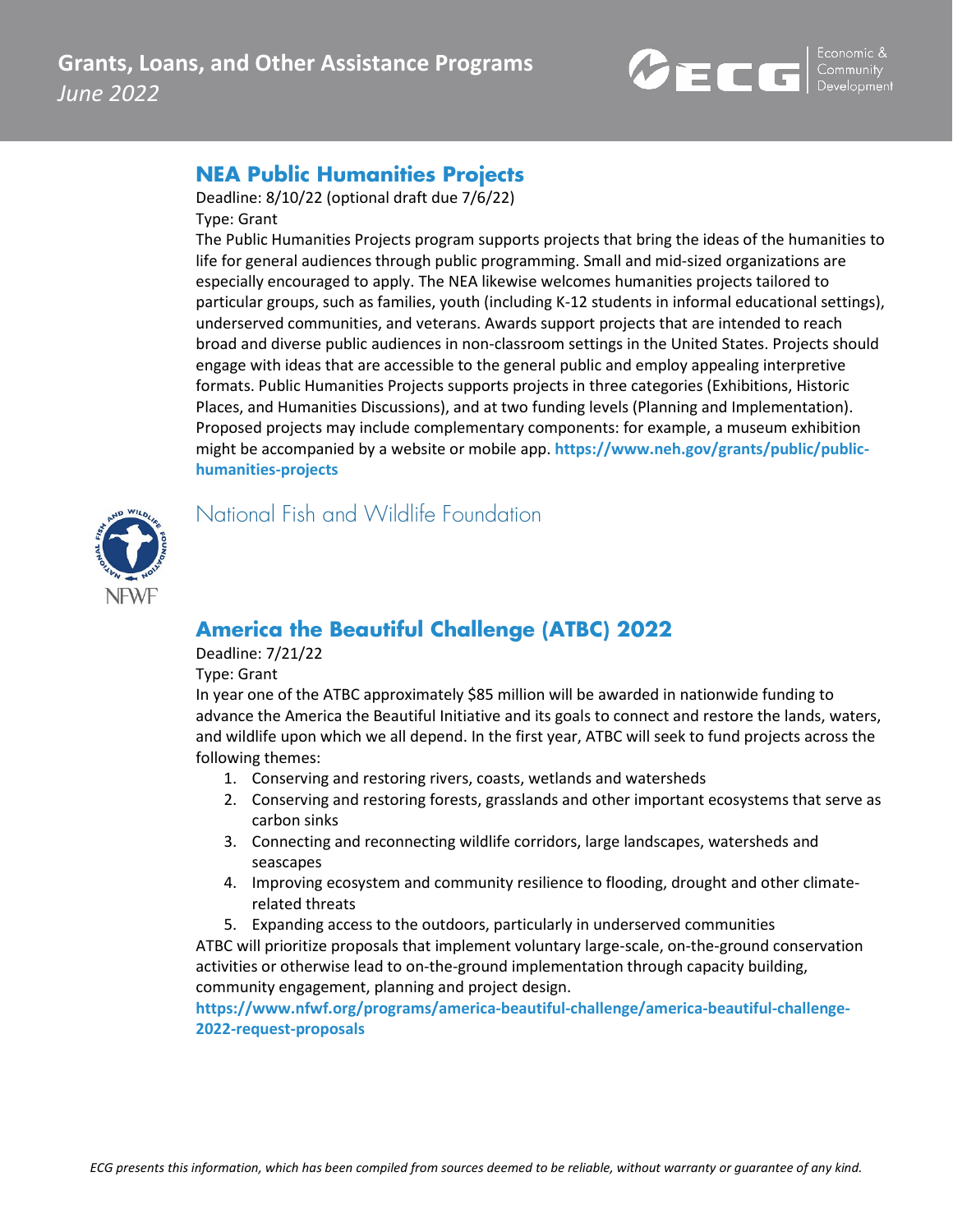



National Park Service

## **NPS Underrepresented Community Grants**

Deadline: 8/10/22

Type: Grant

The National Park Service's Underrepresented Communities Grant Program (URC) is now accepting applications for FY2022 competitive grants. The National Park Service's Underrepresented Community Grant Program (URC) works towards diversifying the nominations submitted to the National Register of Historic Places. URC grants are funded by the Historic Preservation Fund (HPF), and are administered by the NPS. Projects include surveys and inventories of historic properties associated with communities underrepresented in the National Register, as well as the development of nominations to the National Register for specific sites. Congress has appropriated \$1.25 million for the URC Grant Program. Eligible applicants are limited to State Historic Preservation Offices, Federally Recognized Tribes, Alaska Natives, and Native Hawaiian Organizations, and **[Certified Local Governments](https://www.dca.ga.gov/georgia-historic-preservation-division/community-assistance/certified-local-governments)**. This grant program supports the survey, inventory, and designation of historic properties that are associated with communities currently underrepresented in the National Register of Historic Places and among National Historic Landmarks. All funded projects must result in:

- The submission of a new nomination to the National Register of Historic Places or National Historic Landmark program, *or*
- An amendment to an existing National Register or National Historic Landmark nomination to include underrepresented communities

**<https://www.nps.gov/articles/000/underrepresented-communities-grants-opportunity.htm>**

## **NPS Battlefield Restoration Grants**

#### Deadline: 8/17/22

#### Type: Grant

Battlefield Restoration Grants (BARE) support preservation partners across the country in their effort to restore eligible American Revolution, War of 1812, and Civil War sites to day-of battle conditions. By restoring landscapes, grant recipients can preserve important historic sites at the same time they are conserving open spaces, protecting natural resources, and providing public access to the sites of our shared heritage. The grant program provides up to 50% in matching funds for scoping or implementation grants, allowing preservationists, property owners, and local communities to define, articulate, and realize their shared vision for these special places. Projects eligible for this grant opportunity include preservation, rehabilitation, and restoration activities for properties acquired with the assistance of an NPS Battlefield Land Acquisition Grant (more on eligibility below). The American Battlefield Protection Program invites Tribal, State, and local governments and nonprofit organizations to apply for this funding opportunity. All grants will be evaluated and awarded through a competitive merit review process.

**<https://www.nps.gov/orgs/2287/battlefield-restoration-grants.htm>**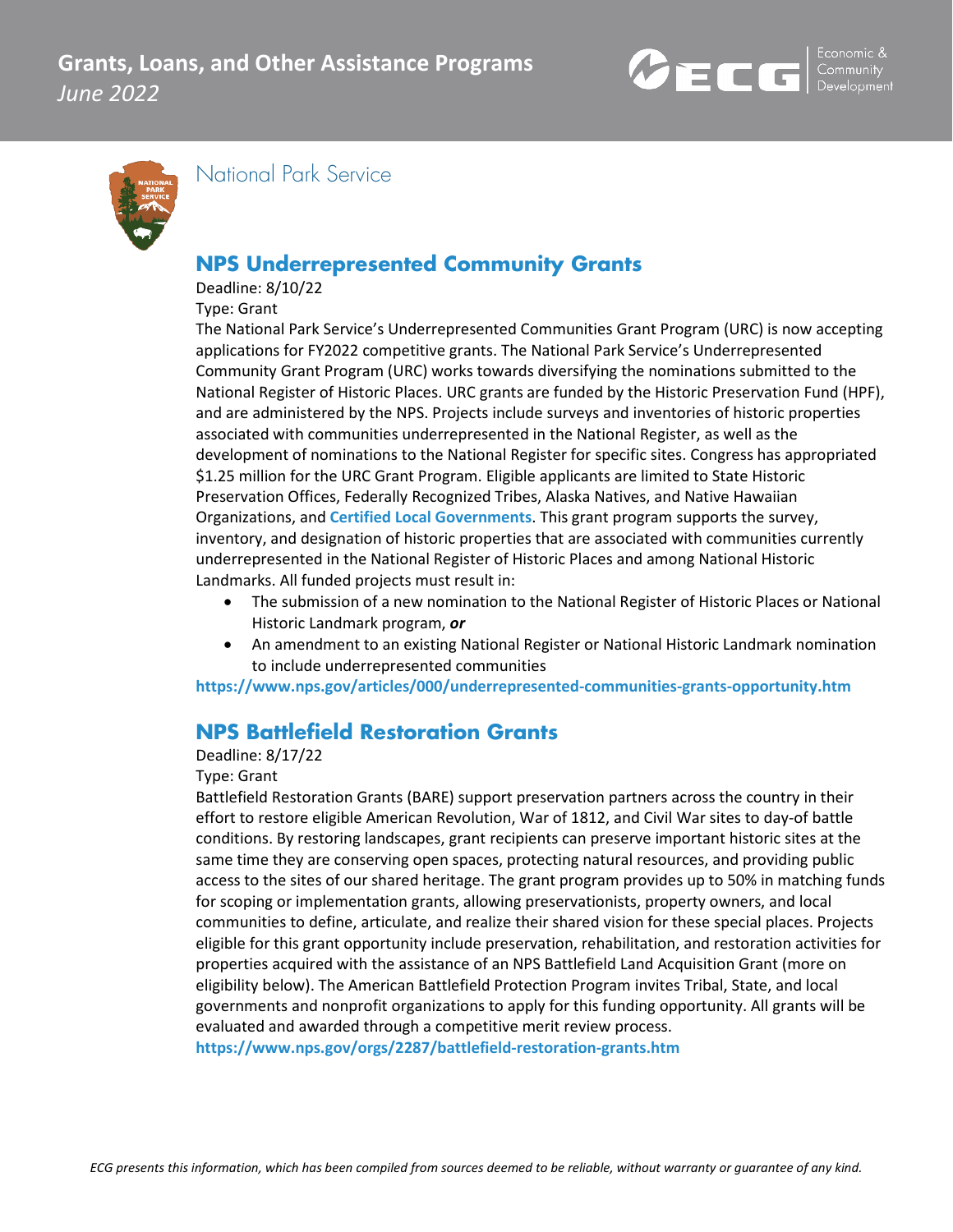

## **NPS History of Equal Rights Grants**

Deadline: 9/14/22

Type: Grant

Funded through the Historic Preservation Fund, the History of Equal Rights grant program preserves sites related to the struggle for any or all people to achieve equal rights in America. Grants are available for planning and "bricks and mortar" preservation/conservation work on historic buildings and structures. Eligible costs for preservation projects include: architectural services, historic structure reports, preservation plans, and physical preservation to structures. Grants will be awarded through a competitive process and do not require non-Federal funding match. This program funds physical preservation work and pre-preservation planning activities for sites that are listed in or determined eligible for the National Register of Historic Places or as a National Historic Landmark. Should a site not be listed, or not listed for its association with equal rights, then a new nomination or amendment must be created as part of the grant project. **<https://www.nps.gov/subjects/historicpreservationfund/history-of-equal-rights.htm>**



Appalachian Regional Commission

#### **Business Development Revolving Loan Fund Grants**

Deadline: Ongoing

Type: Grant to Lenders

Business development revolving loan funds (RLFs) are pools of money used by grantees for the purpose of making loans to create and retain jobs. As loans are repaid, money is returned to the fund and made available for additional loans. Applicants must be within the ARC region. **<https://www.arc.gov/business-development-resolving-loan-fund-grants/>**

#### **Distressed County Grants**

#### Deadline: Ongoing

#### Type: Grant

ARC awards grants to projects that address one or more of the five goals identified by ARC in its strategic plan and that can demonstrate measurable results. The five goals identified by ARC are Business Development and Entrepreneurship, Education and Training, Health Care, Physical Infrastructure, and Leadership Development and Civic Capacity. ARC targets special resources to the most economically distressed counties in the Region, using a measure of economic distress based on three economic indicators: three-year average unemployment rates, per capita market income, and poverty rates. Besides allocating funding to benefit distressed counties, ARC has established other policies to reduce economic distress. ARC normally limits its maximum project funding contribution to 50 percent of costs, but it can increase its funding share to as much as 80 percent in distressed counties. Find a map of county economic status **[here](https://www.arc.gov/county-economic-status-and-distressed-areas-by-state-fy-2020/)**. **<https://www.arc.gov/funding/ARCGrantsandContracts.asp>**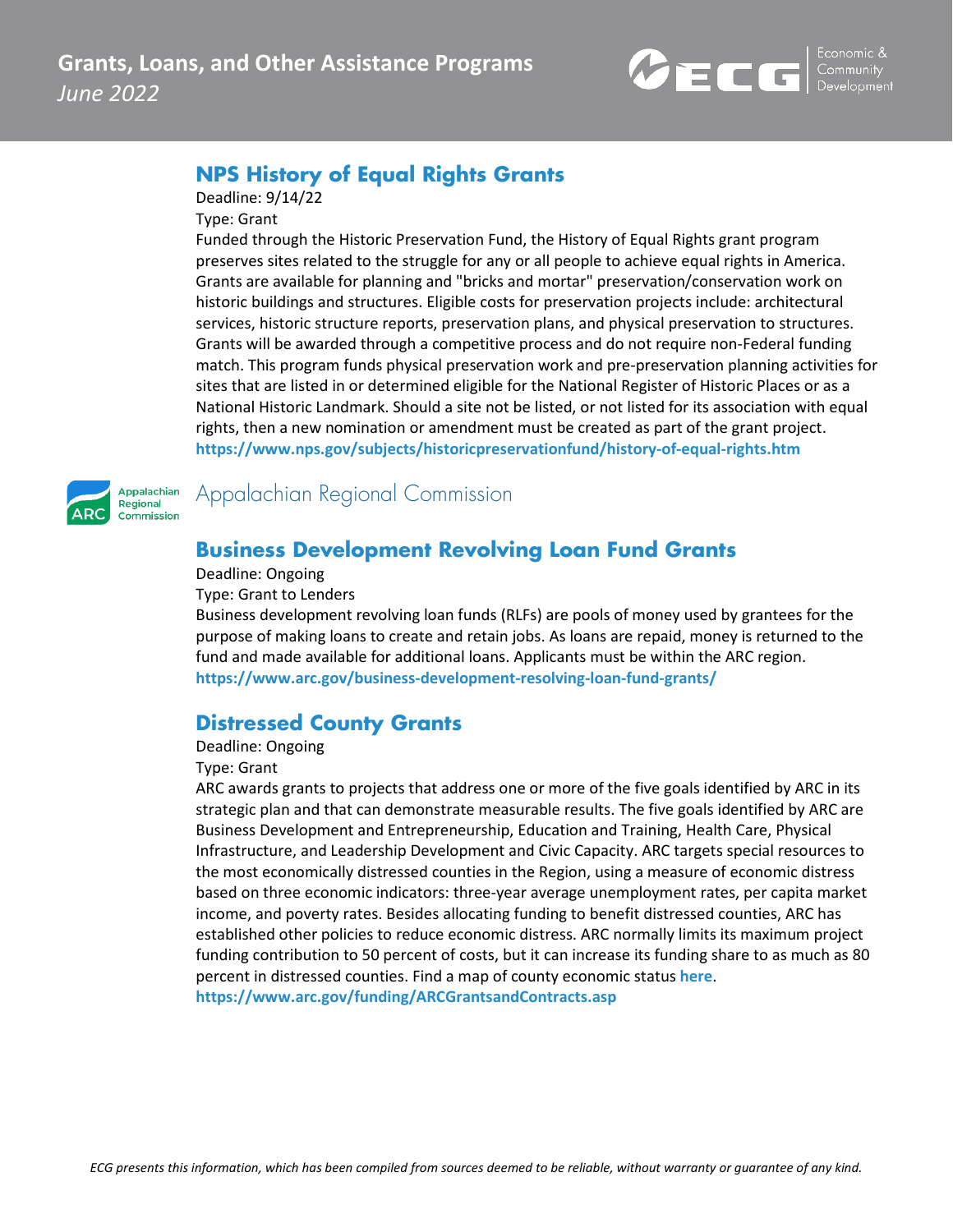

# **TCSG** Technical College System of Georgia (TCSG) Office of Workforce Development

### **COVID-19 Dislocated Workers Grants**

Deadline: Ongoing

Type: Grant

COVID-19 National Dislocated Worker Grants (DWGs) disburse funds to provide critically needed employment to vulnerable Georgians who have lost their job or income as a result of COVID-19. Funds are intended to provide immediate employment opportunities to Georgians to assist with cleanup and recovery efforts due to the COVID-19 pandemic.

**<https://www.tcsg.edu/worksource/covid-19-employment-training-assistance/>**



Georgia<sup>®</sup> Georgia Department of Community Affairs (DCA)

## **Rural Downtown Redevelopment Grant Program**

Deadline: 6/3/22

Type: Grant

DCA's commitment is to provide communities with financial resources to help implement those transformative downtown projects that would not take place at this time without state assistance. While transformation means different things in different communities, for the purposes of this grant, DCA is seeking applications that will:

- increase opportunities for private investment to be injected into areas of disinvestment,
- increase commerce within the downtown,
- facilitate additional visitors/shoppers/activities within the downtown space,
- address workforce development and/or downtown housing needs that contribute to the overall revitalization of the community.

Eligible applicants include Georgia cities, counties and authorities. The total amount available for grant awards is \$17,000,000 with funding requests of a minimum of \$1,000,000 to a maximum of \$5,000,000. Additionally, the grant requires 25% matching funds.

Contact: Kimberly Carter at **[kim.carter@dca.ga.gov](mailto:kim.carter@dca.ga.gov)**

**[https://www.dca.ga.gov/community-economic-development/funding-programs/rural](https://www.dca.ga.gov/community-economic-development/funding-programs/rural-downtown-redevelopment-grant-program)[downtown-redevelopment-grant-program](https://www.dca.ga.gov/community-economic-development/funding-programs/rural-downtown-redevelopment-grant-program)**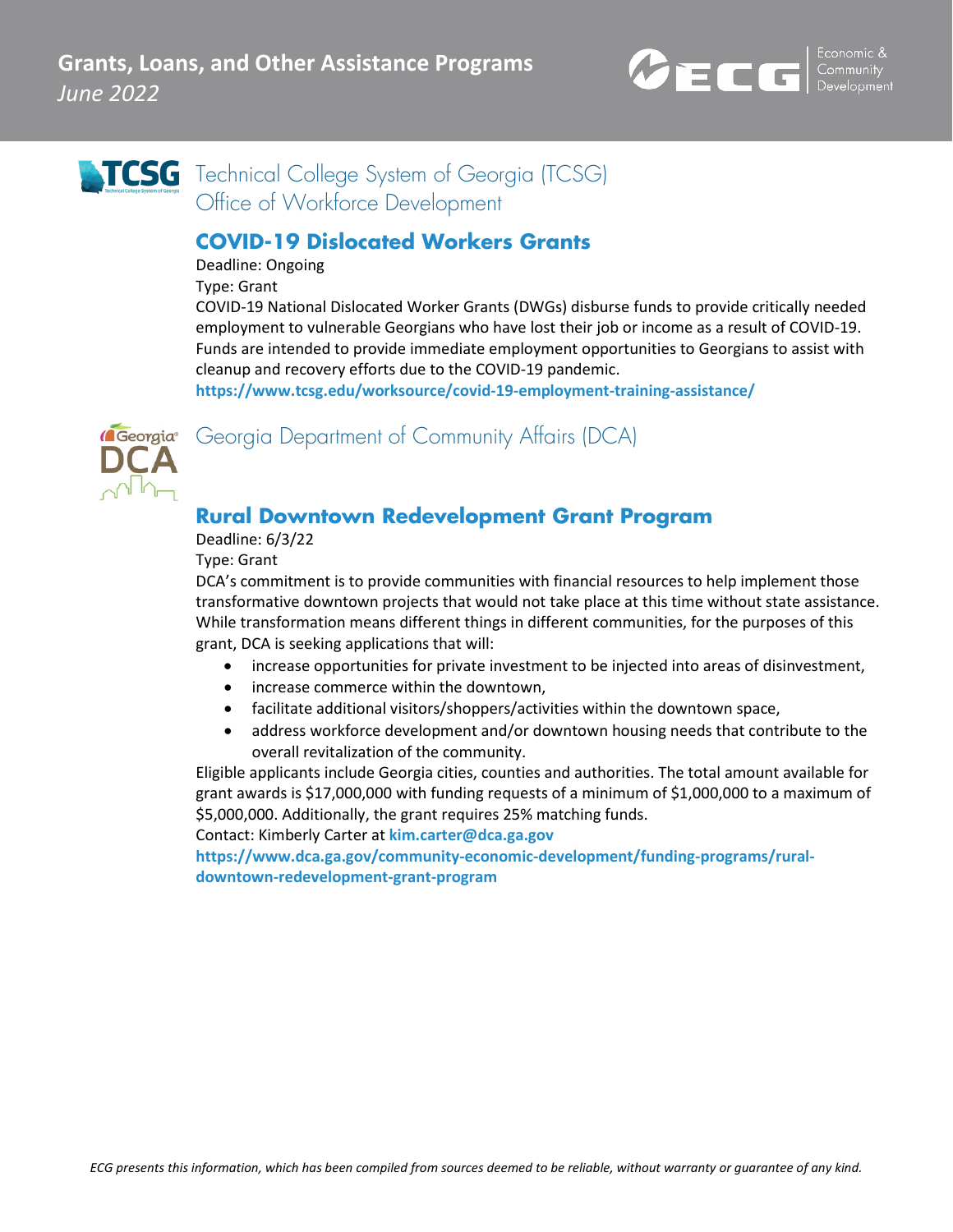

### **OneGeorgia Rural Innovation Fund**

Next Deadline: 7/8/22

Future Deadline: 10/14/22 Type: Grant or Loan

The Rural Innovation Fund will provide financial assistance to eligible applicants when the health, welfare, safety, and economic security of the citizens of the state are promoted through the development or retention of economic and employment opportunities.

Eligible applicants must complete a mandatory **[Initial Project Assessment for Rural Innovation](https://www.dca.ga.gov/sites/default/files/ipa_for_rural_innovation_fund.docx)  [Fund](https://www.dca.ga.gov/sites/default/files/ipa_for_rural_innovation_fund.docx)** in a format and manner required by the OneGeorgia Authority to determine the proposed activity's eligibility for the Rural Innovation Fund.

**[https://www.dca.ga.gov/community-economic-development/funding-programs/onegeorgia](https://www.dca.ga.gov/community-economic-development/funding-programs/onegeorgia-authority/rural-innovation-fund)[authority/rural-innovation-fund](https://www.dca.ga.gov/community-economic-development/funding-programs/onegeorgia-authority/rural-innovation-fund)**

## **Equity Fund (OneGeorgia Authority)**

Next Deadline: 7/8/22 Future Deadline: 10/14/22 Type: Grant or Loan

The purpose of the Equity Fund is to provide a program of financial assistance that includes grants, loans and any other forms of assistance to finance activities that will assist applicants in promoting the health, welfare, safety, and economic security of the citizens of the state through the development and retention of employment opportunities in areas of greater need. Not all areas of the state are eligible to apply. **[Click for the official eligibility map.](https://www.dca.ga.gov/sites/default/files/onegeorgia_official_map_12_2014_0.pdf)**

Eligible Use: Projects relating to water and sewer infrastructure, road, rail and airport improvements, industrial parks, workforce, technology, and tourism.

**[https://www.dca.ga.gov/community-economic-development/funding-programs/onegeorgia](https://www.dca.ga.gov/community-economic-development/funding-programs/onegeorgia-authority/equity-fund)[authority/equity-fund](https://www.dca.ga.gov/community-economic-development/funding-programs/onegeorgia-authority/equity-fund)**

## **EDGE Fund (OneGeorgia Authority)**

Deadline: Ongoing

Type: Grant or Loan

The purpose of the EDGE Fund is to provide financial assistance to eligible applicants that are being considered as a relocation or expansion site and are competing with another state for location of a project; and, where the EDGE Fund is used when the health, welfare, safety and economic security of the citizens of the state are promoted through the development and/or retention of employment opportunities. A local development authority must be the applicant for an EDGE application and the application must be supported by a recommendation letter from a state agency, typically the Georgia Department of Economic Development.

**[https://www.dca.ga.gov/community-economic-development/funding/onegeorgia](https://www.dca.ga.gov/community-economic-development/funding/onegeorgia-authority/edge-fund)[authority/edge-fund](https://www.dca.ga.gov/community-economic-development/funding/onegeorgia-authority/edge-fund)**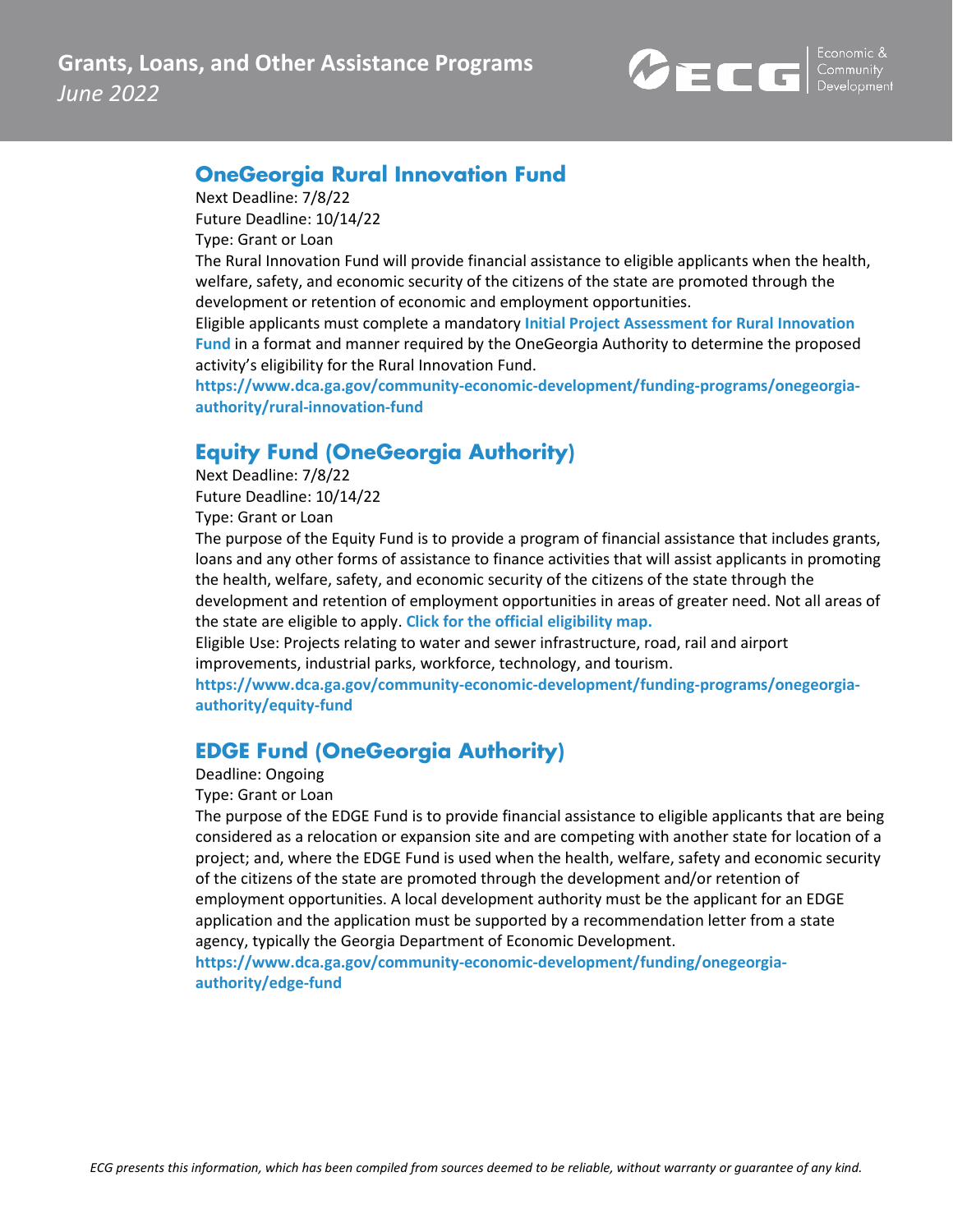

#### **Downtown Development Revolving Loan Fund (DDRLF)**

#### Deadline: Ongoing

Type: Grant to Lenders (grants for DDAs to lend to businesses)

The purpose of the Downtown Development Revolving Loan Fund (DD RLF) is to assist cities, counties and development authorities in their efforts to revitalize and enhance downtown areas by providing below-market rate financing to fund capital projects in core historic downtown areas and adjacent historic neighborhoods where DD RLF will spur commercial redevelopment. Eligible applicants under this program shall be municipalities with a population of 100,000 or less, counties with a population of 100,000 or less proposing projects in a core historic commercial area, and development authorities proposing projects in a core historic commercial area in municipalities or counties with a population of 100,000 or less. The ultimate user of funds may be a private business or a public entity such as a city or development authority.

**[https://www.dca.ga.gov/community-economic-development/funding-programs/downtown](https://www.dca.ga.gov/community-economic-development/funding-programs/downtown-development-revolving-loan-fund-ddrlf)[development-revolving-loan-fund-ddrlf](https://www.dca.ga.gov/community-economic-development/funding-programs/downtown-development-revolving-loan-fund-ddrlf)**

### **State Small Business Credit Initiative (SSBCI)**

Deadline: Ongoing

Type: Loan

The Small Business Jobs Act of 2010 (the "Act") became law in the fall of 2010. The Act created the State Small Business Credit Initiative, funded with \$1.5 billion to strengthen state lending programs that support small businesses and manufacturers. Of the total amount funded, Georgia was allocated \$48,024,748. Currently, Georgia's SSBCI offers two programs.

- 1. GA LPP (Georgia Loan Participation Program) is a program where the State purchases a participation of up to 25% of an approved loan, for loans ranging from \$100,000 to \$5,000,000.
- 2. Georgia SBCG (Small Business Credit Guaranty) is a 50% loan guaranty program with a current maximum loan amount of \$400,000 with a \$200,000 guarantee.

**[https://www.dca.ga.gov/community-economic-development/funding-programs/state-small](https://www.dca.ga.gov/community-economic-development/funding-programs/state-small-business-credit-initiative-ssbci)[business-credit-initiative-ssbci](https://www.dca.ga.gov/community-economic-development/funding-programs/state-small-business-credit-initiative-ssbci)**

#### **Employment Incentive Program**

#### Deadline: Ongoing

Type: Loan

The Employment Incentive Program (EIP) is a financing program that may be used in conjunction with traditional private financing for economic development projects resulting in employment of low- and moderate-income persons. Many types of public infrastructure projects, or loans to forprofit companies, can be financed with EIP funding. Projects creating opportunities for low- and moderate-income persons (*at least 51% of total jobs created*), greater job security, better working conditions, job training, enhancement of workplace skills, advancement opportunities, and benefits receive the greatest consideration.

**[https://www.dca.ga.gov/community-economic-development/funding-programs/community](https://www.dca.ga.gov/community-economic-development/funding-programs/community-development-block-grants-cdbg/employment)[development-block-grants-cdbg/employment](https://www.dca.ga.gov/community-economic-development/funding-programs/community-development-block-grants-cdbg/employment)**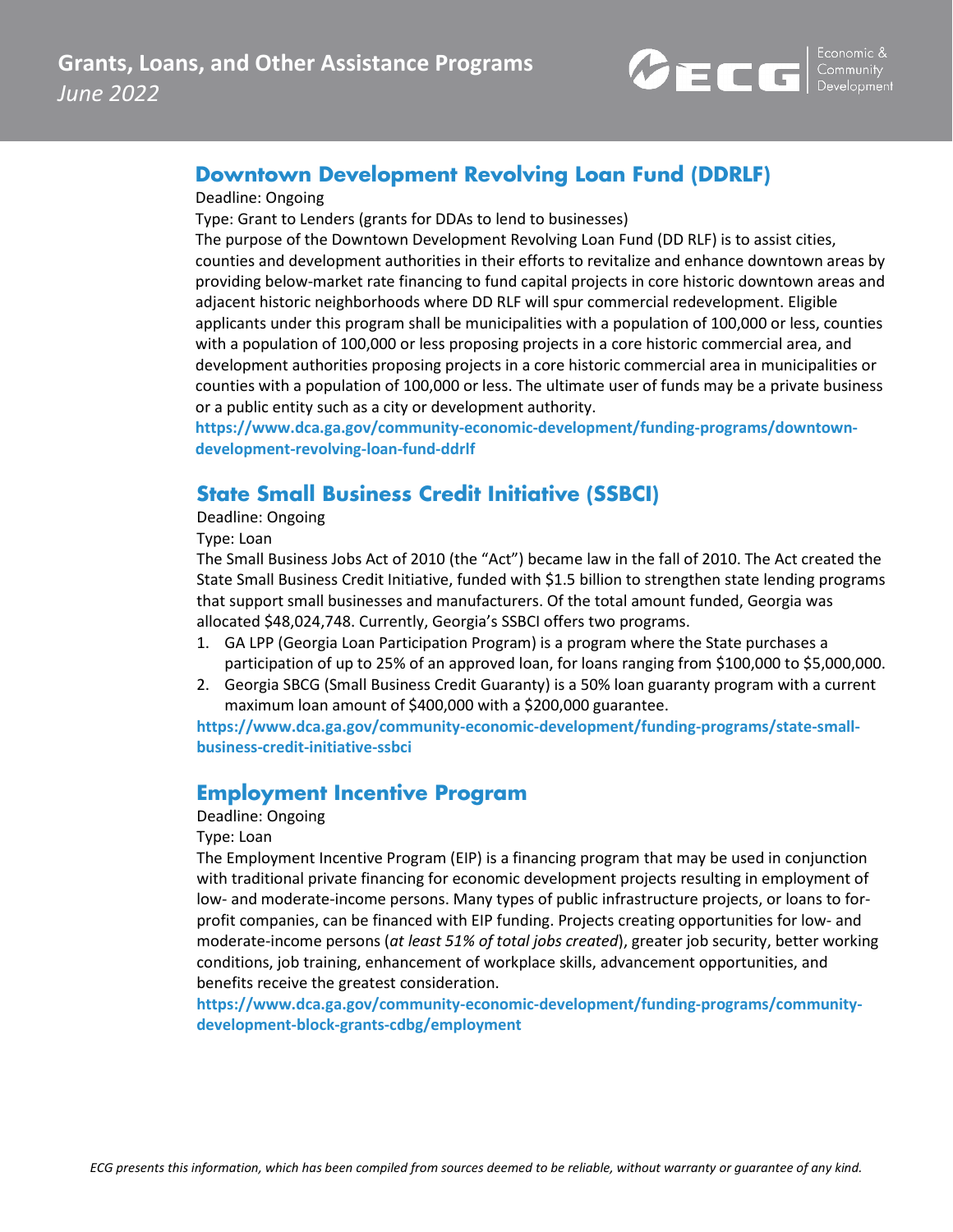

### **Regional Economic Business Assistance (REBA)**

Deadline: Ongoing

Type: Grant or Loan

REBA is an incentive program that is used to help "close the deal" when companies are considering Georgia and another state or country for their location or expansion. REBA funds may be used to finance various fixed-asset needs of a company including infrastructure, real estate acquisition, construction, or machinery and equipment. A local development authority must be the applicant for a REBA application and the application must be supported by a recommendation letter from a state agency, typically the Georgia Department of Economic Development.

**[https://www.dca.ga.gov/community-economic-development/funding-programs/regional](https://www.dca.ga.gov/community-economic-development/funding-programs/regional-economic-business-assistance-reba)[economic-business-assistance-reba](https://www.dca.ga.gov/community-economic-development/funding-programs/regional-economic-business-assistance-reba)**

## **Community Development Block Grant (CDBG) Annual Competition**

Deadline: 6/3/22

Type: Grant

The Community Development Block Grant Program is a federally funded block grant focused on benefiting low- to moderate-income people by providing resources for livable neighborhoods, economic empowerment, and decent housing.

#### **Eligibility**

- *Entitlements – primarily urban cities (populations 50,000 +) and urban counties (populations over 200,000)*
	- o The Cities of Albany, Atlanta, Brunswick, Dalton, Gainesville, Hinesville, Marietta, Rome, Roswell, Sandy Springs City, Savannah, Smyrna City, Valdosta, and Warner Robbins.
	- o The Consolidated Governments of Athens/Clarke County, Augusta/Richmond County, Columbus Consolidated Government, and Macon/Bibb County.
- *Non-entitlements - Cities/Counties that do not participate in the Entitlement Program*: At DCA, we administer the State's Non-Entitlement CDBG program. As the administrator of these funds, eligible applicants include Units of General-Purpose Local Government (cities or counties) that do not participate in HUD's CDBG Entitlement or Urban County program.

**[https://www.dca.ga.gov/community-economic-development/funding-programs/community](https://www.dca.ga.gov/community-economic-development/funding-programs/community-development-block-grants-cdbg)[development-block-grants-cdbg](https://www.dca.ga.gov/community-economic-development/funding-programs/community-development-block-grants-cdbg)**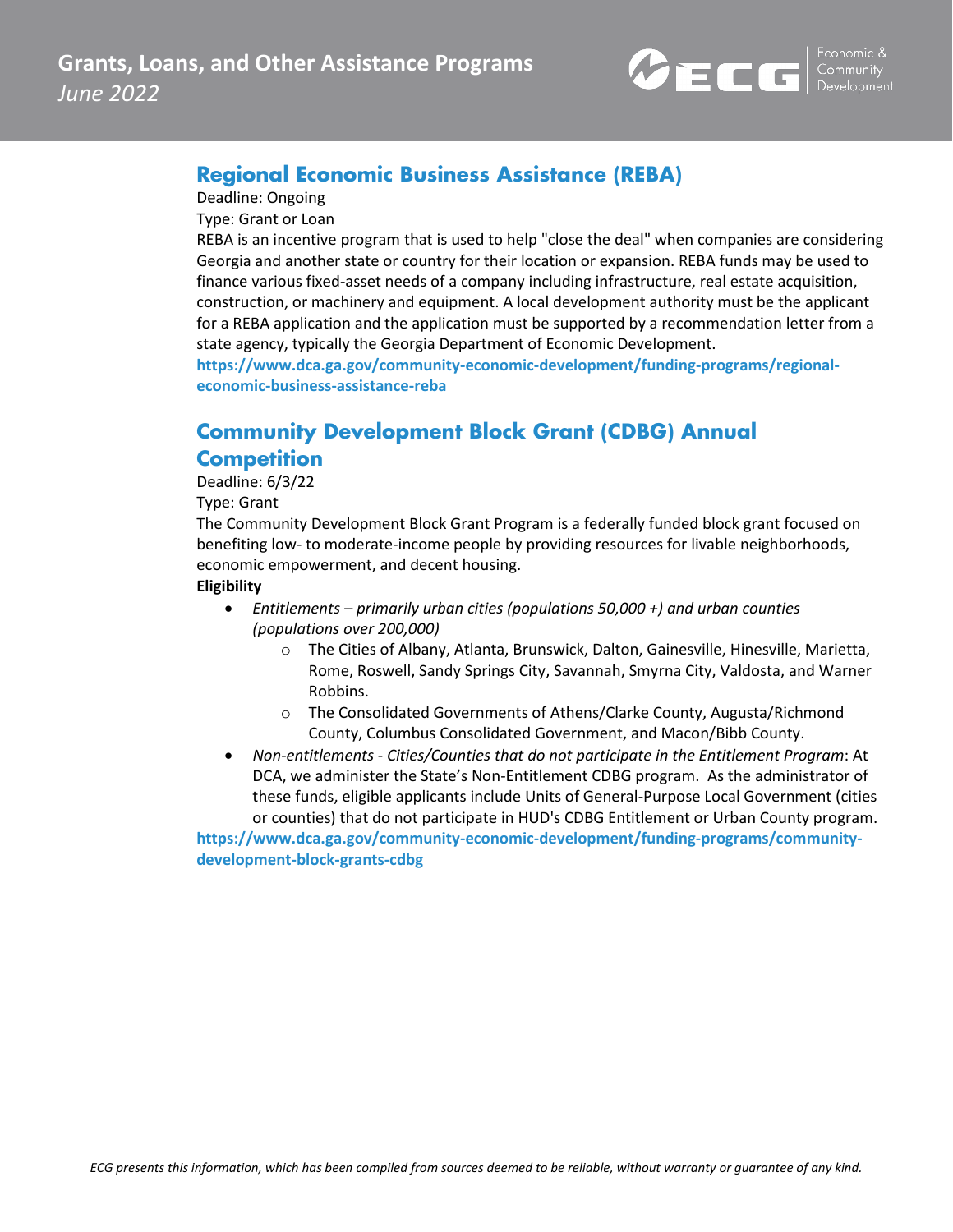

#### **CDBG Immediate Threat and Danger Program (ITAD)**

Deadline: Ongoing

Type: Grant

The Immediate Threat and Danger Program provides 50% matching funds for community development activities having a particular urgency when existing conditions pose a serious and immediate threat to the health or welfare of the community. The ITAD Program is intended to address situations which are urgent and unique. These situations should typically occur due to state or federally declared disasters. Local funds must comprise at least 10% of project costs. Funding for this program comes from the state's annual Community Development Block Grant (CDBG) program. Applicants can apply for \$50,000 and DCA reserves \$200,000 for "major disasters." **[https://www.dca.ga.gov/community-economic-development/funding](https://www.dca.ga.gov/community-economic-development/funding-programs/community-development-block-grants-cdbg/immediate)[programs/community-development-block-grants-cdbg/immediate](https://www.dca.ga.gov/community-economic-development/funding-programs/community-development-block-grants-cdbg/immediate)**

### **CDBG Section 108 Loan Guarantee Program**

Deadline: Ongoing

Type: Loan Guarantee

The CDBG Section 108 Loan Guarantee Program is an economic and community development financing tool authorized under Section 108 of Title I of the Housing and Community Development Act of 1974, as amended. The program is a method of assisting non-entitlement local governments with certain unique and large-scale economic development projects that cannot proceed without the loan guarantee. In order to be eligible a project must meet all applicable CDBG requirements and result in significant employment and/or benefit for low and moderate income persons. Projects that are eligible for financing under existing federal, state, regional or local programs will generally not be considered for guarantee assistance unless the programs would fail to fully meet a project's need. **[https://www.dca.ga.gov/community-economic-development/funding](https://www.dca.ga.gov/community-economic-development/funding-programs/community-development-block-grants-cdbg/cdbg-section)[programs/community-development-block-grants-cdbg/cdbg-section](https://www.dca.ga.gov/community-economic-development/funding-programs/community-development-block-grants-cdbg/cdbg-section)**

### **CDBG-CV Program**

Deadline: Ongoing

#### Type: Grant

The CDBG-CV program originated from the CARES Act of 2020, enacted to provide relief in response to the COVID-19 pandemic. An allocation was made to states to "prevent, prepare for, and respond to" COVID-19 through funding from the Department of Housing and Urban Development (HUD). In total, Georgia received \$82,850,707 from HUD for the CDBG-CV program, including administration. Generally speaking, all typical federal requirements associated with CDBG funding apply to grantees and subgrantees. In addition to the CDBG regulations, DCA and its subgrantees must adhere to all additional requirements outlined in Federal Register Notice FR-6218-N-01. **[https://www.dca.ga.gov/community-economic-development/funding](https://www.dca.ga.gov/community-economic-development/funding-programs/community-development-block-grants-cdbg/cdbg-cv)[programs/community-development-block-grants-cdbg/cdbg-cv](https://www.dca.ga.gov/community-economic-development/funding-programs/community-development-block-grants-cdbg/cdbg-cv)**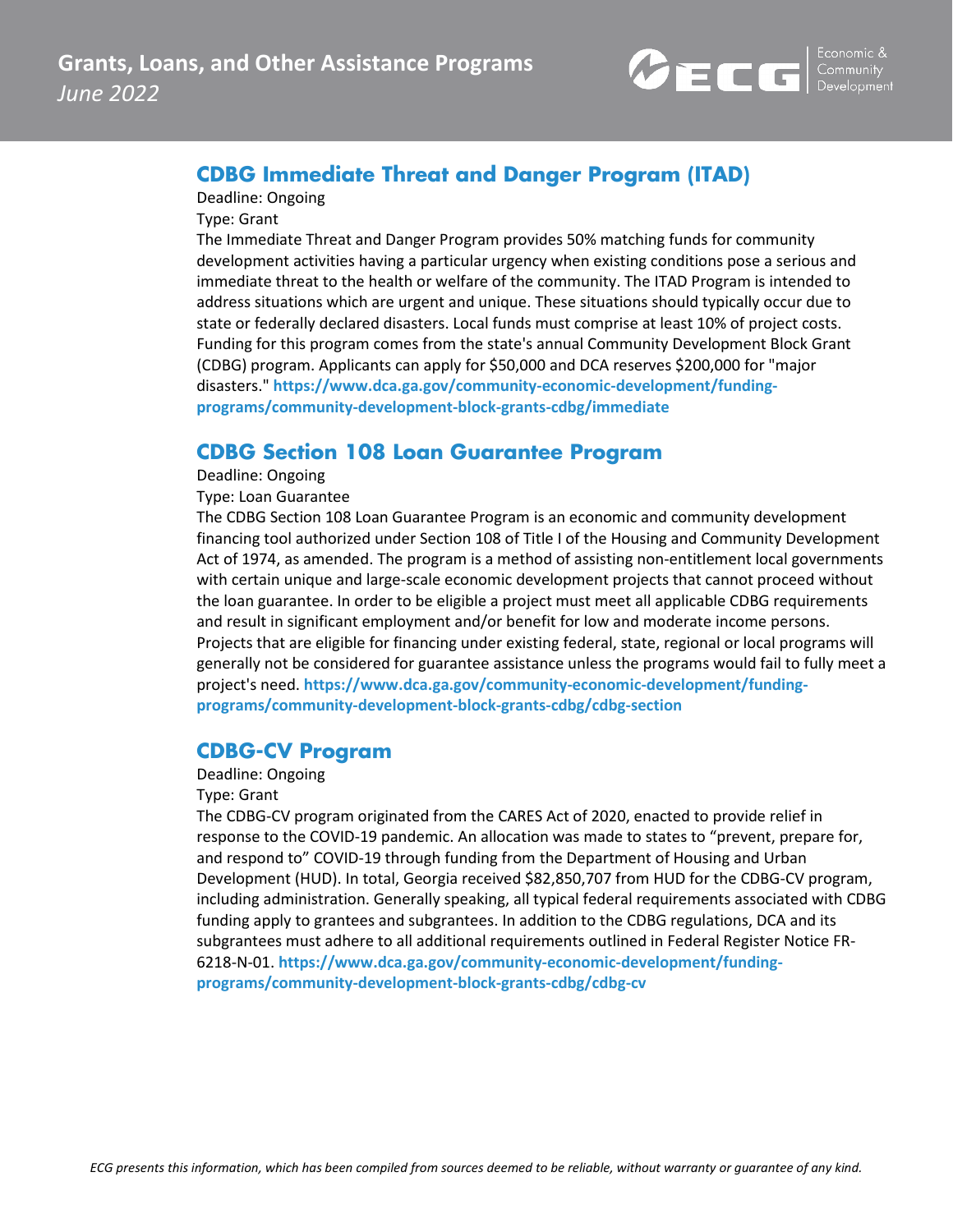

#### **Redevelopment Fund (RDF)**

#### Deadline: Ongoing

Type: Grant or Loan (Flexible Financial Assistance)

Recognizing that redevelopment projects can be the most challenging economic and community development projects a local government may undertake, the Redevelopment Fund (RDF) was created as a set-aside of Georgia's non-entitlement CDBG Program. The RDF provides local governments access to flexible financial assistance to help them implement projects that cannot be undertaken with the usual public sector grant and loan programs. The RDF finances locally initiated public/private partnerships to leverage investments in commercial, downtown, industrial redevelopment, and revitalization projects that may not proceed otherwise. Unlike other DCA CDBG programs, the RDF uses the CDBG national objective of "eliminating slums or blight." As a result, many smaller scale projects (in downtown areas or blighted industrial areas) may be competitive for RDF financing. **[https://www.dca.ga.gov/community-economic](https://www.dca.ga.gov/community-economic-development/funding-programs/community-development-block-grants-cdbg-0)[development/funding-programs/community-development-block-grants-cdbg-0](https://www.dca.ga.gov/community-economic-development/funding-programs/community-development-block-grants-cdbg-0)**



## University of Georgia Carl Vinson Institute of Government

### **Renaissance Strategic Visioning and Planning Process (RSVP)**

#### Deadline: Ongoing

#### Type: Technical Assistance

The Downtown Renaissance Strategic Visioning and Planning Process assists downtowns through the creation of a community-supported vision, plan, and implementation program. The RSVP is both a downtown master planning process and a downtown planning document that illustrates the community's vision for the future and provides the steps to get there. Driven by a robust public input process that seeks the participation of all community members, RSVPs help local governments and community partners prioritize top downtown issues and work to establish a consensus around what must be achieved in the short and long-term.

**<https://cviog.uga.edu/services-and-research/planning-and-environmental-services/rsvp.html>**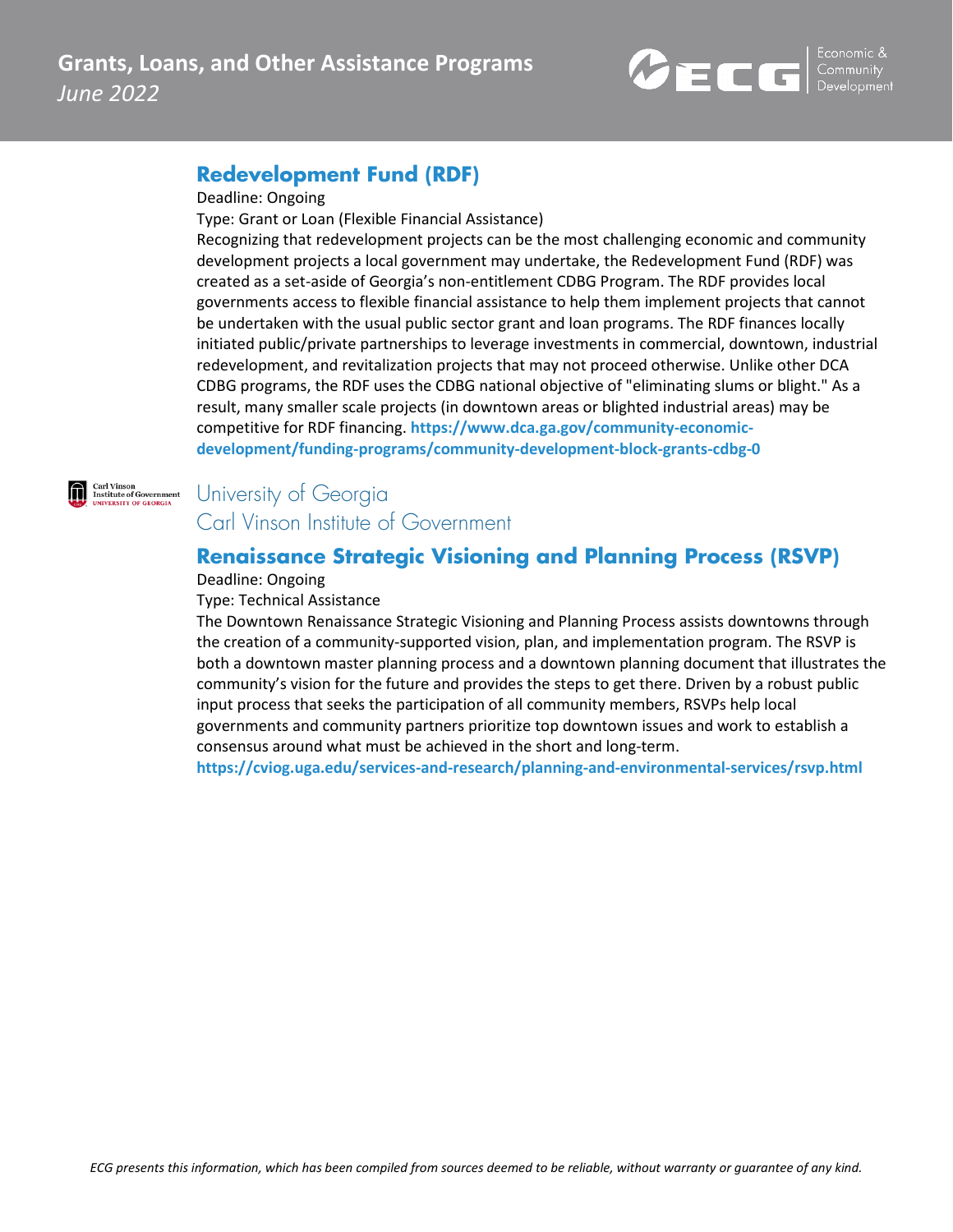



Georgia Tech

Enterprise Innovation Institute

### **Economic Development Research Program (EDRP)**

Deadline: Ongoing, reviewed on a rolling basis

Type: Technical Assistance Matching Grant

The Center for Economic Development Research at Georgia Tech's Enterprise Innovation Institute will be funding a new round of Economic Development Research Program (EDRP) projects and is looking for communities to submit their applications for research. The mission of EDRP is to assist local communities by providing affordable economic development and policy research to enhance their competitive positions. The types of research include strategic planning and visioning, economic forecasting, fiscal and economic impact analysis, community assessments, downtown development planning, and workforce analysis and planning to name a few. If your community has a need for economic development research, is willing to become actively involved in the project during the study phase and follow-up implementation, and is willing to provide some level of cost match, Georgia Tech and EDA want to partner with you to conduct the research. There are limited funds available and projects will be chosen based on local commitment, likelihood of implementation, level of cost match, and obviously a match with the capabilities of the research team at Georgia Tech. We look forward to getting your applications and partnering with you to meet your community's research needs.

**<http://cedr.gatech.edu/edrp/>**

### Private Grants



### **Fox Theatre Institute Preservation Grant Program**

Deadline: 8/15/22 Type: Grant

The Fox Theatre Institute Preservation Grant Program's goal is to award funding for historic theatres in the state of Georgia. Grants will be awarded to projects designed to provide significant economic and cultural impact to the communities they serve. Grant award winners will also receive operations expertise and guidance through seminars, and strategic planning fostering professional development. The Fox Theatre will be offering 2022/2023 fiscal year grants when the new grant cycle begins on July 1, 2022. FTI Staff will host three grant workshops in June 2022. The grant application will be posted on June 1, 2022, with an application deadline of August 15, 2022. This is a postmark deadline and they do not accept electronic applications. **<https://www.foxtheatre.org/fox-theatre-institute/grants-program>**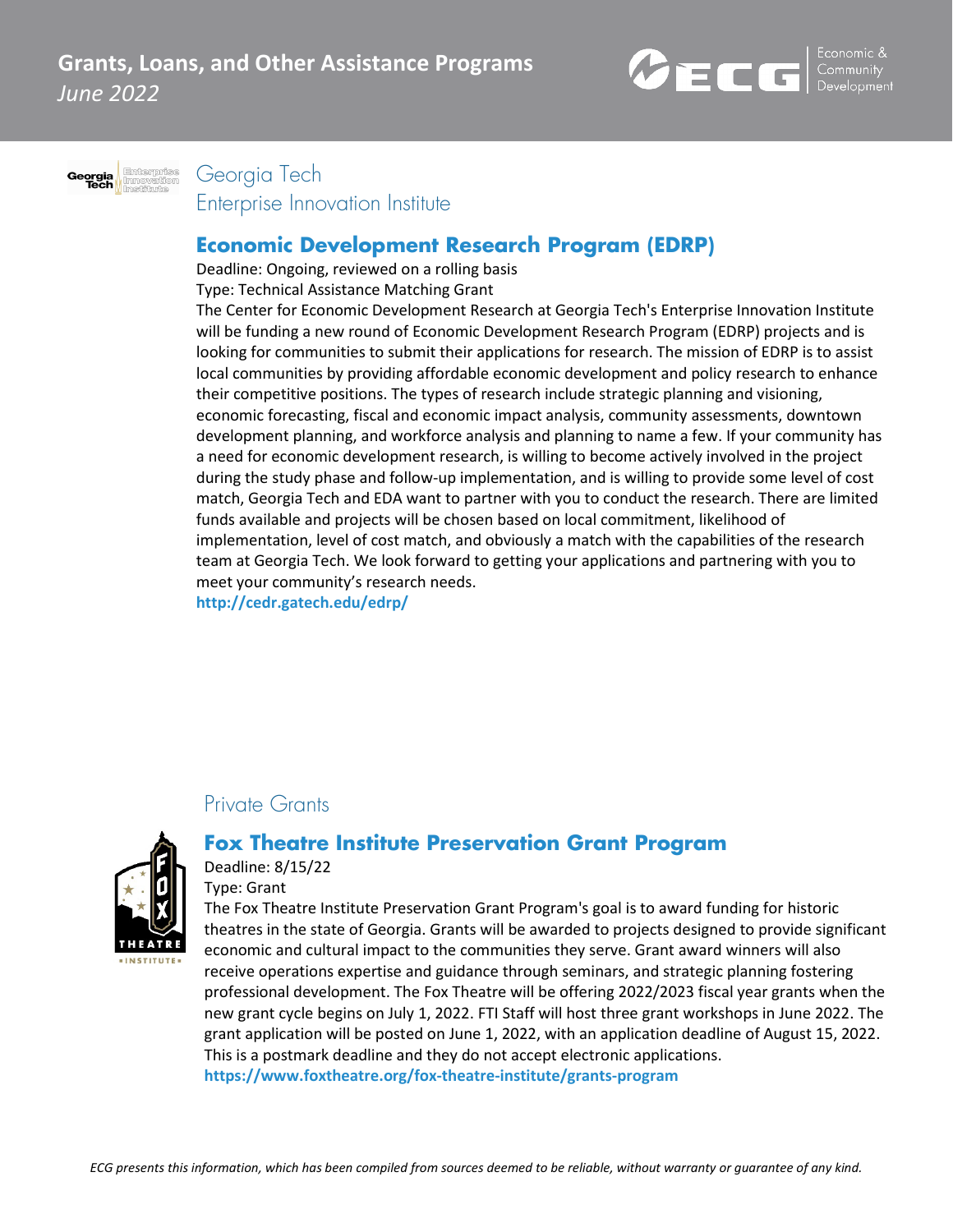



### **Southern Smoke Emergency Relief Program**

Deadline: Ongoing Type: Grant

Southern Smoke is a nonprofit 501c3 charitable foundation. Our Emergency Relief Program provides emergency funding to those employed by or own restaurants or bars or are employed by a restaurant or bar supplier that are faced unforeseen expenses that cannot or will not be covered by insurance. We stand with those in our community and are committed to "taking care of our own". Please fill out the application if you believe you meet the necessary criteria for Southern Smoke's Emergency Relief Fund. Please only apply if insurance is not providing you with compensation for your emergency. **<https://form.southernsmoke.org/smoke/application/>**

## **MLB-MLBPA Youth Development Fund Grant**



Deadline: 9/17/22 Type: Grant

The MLB-MLBPA Youth Development Foundation will accept applications throughout the year for bold, innovative, and creative ideas to increase opportunities to play baseball and/or softball for youth (age 20 and under), in particular youth who are minorities, girls, and/or located in underserved communities.

The foundation will accept applications throughout the year for bold, innovative, and creative ideas to increase opportunities to play baseball and/or softball for youth (age 20 and under), in particular youth who are minorities, girls, and/or located in underserved communities. The foundation considers requests for a variety of purposes including:

**Capital Projects**: Such as building and renovating fields and practice facilities and installing lighting.

**Baseball/Softball Programs**: Such as in-school/after-school baseball/softball programming, equipment and uniforms, umpire fees, player registration fees and practice facility rental fees. **Education Initiatives**: Such as programs, exhibits, and other learning opportunities that use baseball and softball as its primary focus to promote interest and engagement in the game. **What we do not support?**

- The Foundation does not support annual operating expenses including, but not limited to, fundraising costs, salaries, insurance costs, administrative expenses, membership dues, advertising and promotional expenses, bank charges, audit expenses, and other third- party overhead costs.
- Fields used for sports and activities other than youth baseball and softball.
- Travel teams, except for those serving low-income players.
- Restroom and concession stand construction.
- Individual player scholarships or sponsorships.
- Funding requests for uniforms for school leagues.

**<https://www.mlbplayers.com/ydf>**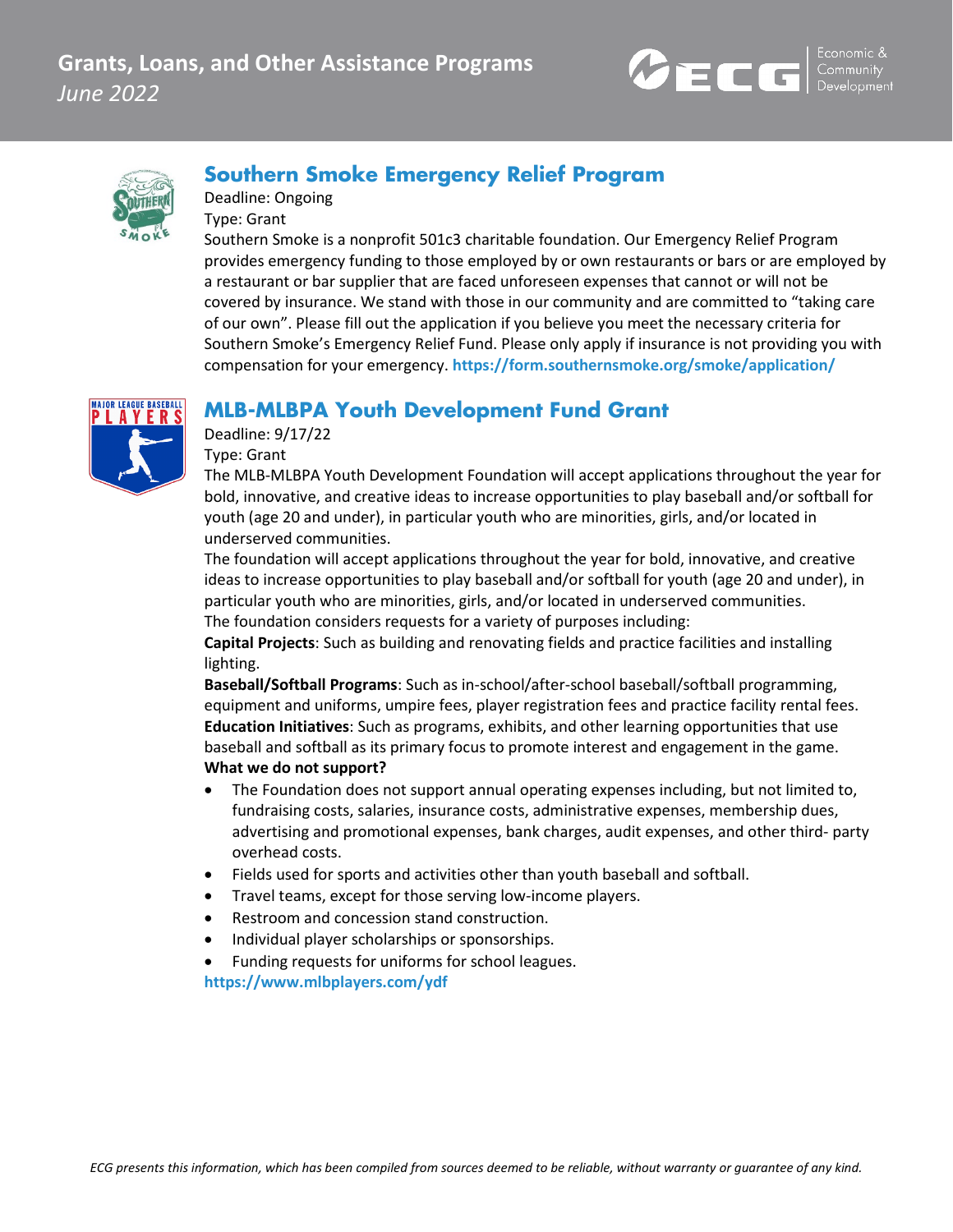



# **Georgia-Pacific Bucket Brigade Program**

Deadline: accepted on a rolling basis Type: Grant

Georgia-Pacific launched its Bucket Brigade program to help support local fire departments and the brave men and women who strive to keep our communities safe. Since 2006, the Bucket Brigade program has contributed more than \$2 million to fire departments in communities within 30 miles of a Georgia-Pacific facility through cash grants as well as educational materials and National Volunteer Fire Council memberships. Eligible entities include fire departments in communities within 30 miles of a Georgia-Pacific facility. **<https://www.gp.com/community/bucket-brigade>**

#### **Safety First Challenge for Safer Streets** OF CITIES

Deadline: ongoing

Type: Grant

The National League of Cities (NLC) launched a new "Safety First Challenge" to build a coalition of 100+ cities and towns in 100 days who want to join the safety movement by taking steps in their communities to bring forward solutions. Focusing on safer streets will save lives, particularly those disproportionately impacted by traffic crashes, and improve safety for everyone on our streets and sidewalks.

**<https://www.nlc.org/initiative/safety-first-challenge-for-safer-streets/>**

#### **T** Mobile **Hometown Grants**

Deadlines: several throughout the year – next deadline 6/30/22 Type: Grant

T-Mobile partnered with Smart Growth America and Main Street America, two consulting partners with a combined experience of over 60 years working to help build stronger, more prosperous small towns and rural communities. The Hometown Grant program is committing up to \$25 million over the next 5 years to support community projects in up to 100 small towns a year with project funding of up to \$50,000 each. The T-Mobile Hometown Grants program will help fund projects to build, rebuild, or refresh community spaces that help foster local connections in your town. For example, this might include the town square pavilion, a historic building, an outdoor park, a ball field, or a library - every town has places where friends and neighbors connect. Small towns with populations less than 50,000 are eligible to apply. Elected leaders, city managers/employees, or non-profit leaders can submit details for their project request using the Hometown Grant application.

**<https://www.t-mobile.com/brand/hometown-grants>**